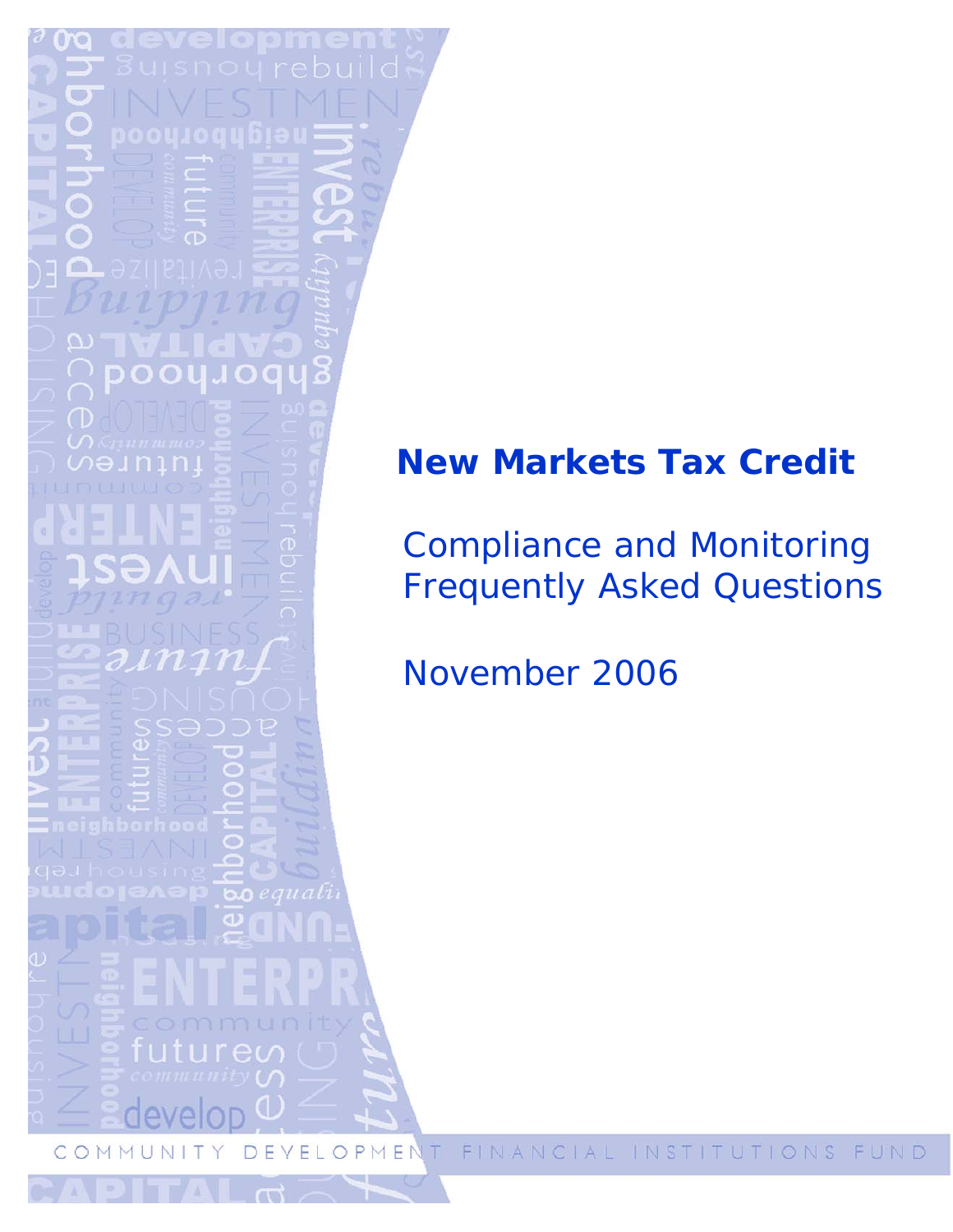# **TABLE OF CONTENTS**

# **A. GENERAL COMPLIANCE QUESTIONS**

- *1. Does the Fund impose an annual monitoring/compliance fee?*
- *2. Will the Fund share data submitted by allocatees with the IRS or any other entity or agency?*
- *3. When is compliance measured and for what period will the Fund measure compliance?*

# **B. ALLOCATION TRACKING SYSTEM (ATS)/QEIS**

- *4. Can a Community Development Entity (CDE) that has received an allocation provide a QEI to another allocatee?*
- *5. How do I increase or decrease allocation amounts to a subsidiary that already has allocations transferred to it?*
- *6. Can an allocatee amend a finalized QEI in ATS?*
- *7. I did not receive the QEI notification email. How do I obtain a copy for our records?*
- *8. My CDE is 100% owned by an S Corporation that has numerous shareholders. Will ATS require us to enter each of the shareholders and their respective information as NMTC claimants?*
- *9. I received an error message when attempting to finalize to a QEI in ATS. What could be causing this problem?*
- *10. My CDE is employing a leveraged investment structure. What information is required in ATS regarding the debt provider?*
- *11. Will the Fund use the "Committed Funds" information in ATS when conducting compliance or eligibility checks?*

# **C. ALLOCATION AGREEMENT**

### Eligible Activities

- *12. What activities are permissible activities with respect to Financial Counseling and Other Services (FCOS)?*
- *13. What is the definition of a "real estate QALICB" versus a "non-real estate QALICB"?*
- *14. My CDE has received principal repayments on a QLICI and will reinvest those proceeds in a new QLICI. Is the reinvestment QLICI subject to the same requirements found in Section 3.2 of the Allocation agreement (i.e. Types of QLICIs, Service Area, etc.)?*
- *15. If an allocatee is providing loans to or investments in other CDEs, how will the Fund monitor compliance with the provisions of Section 3.2? Will the Fund only consider the initial QLICI into the other CDEs, or will the Fund look through the CDEs to the end QALICB recipients?*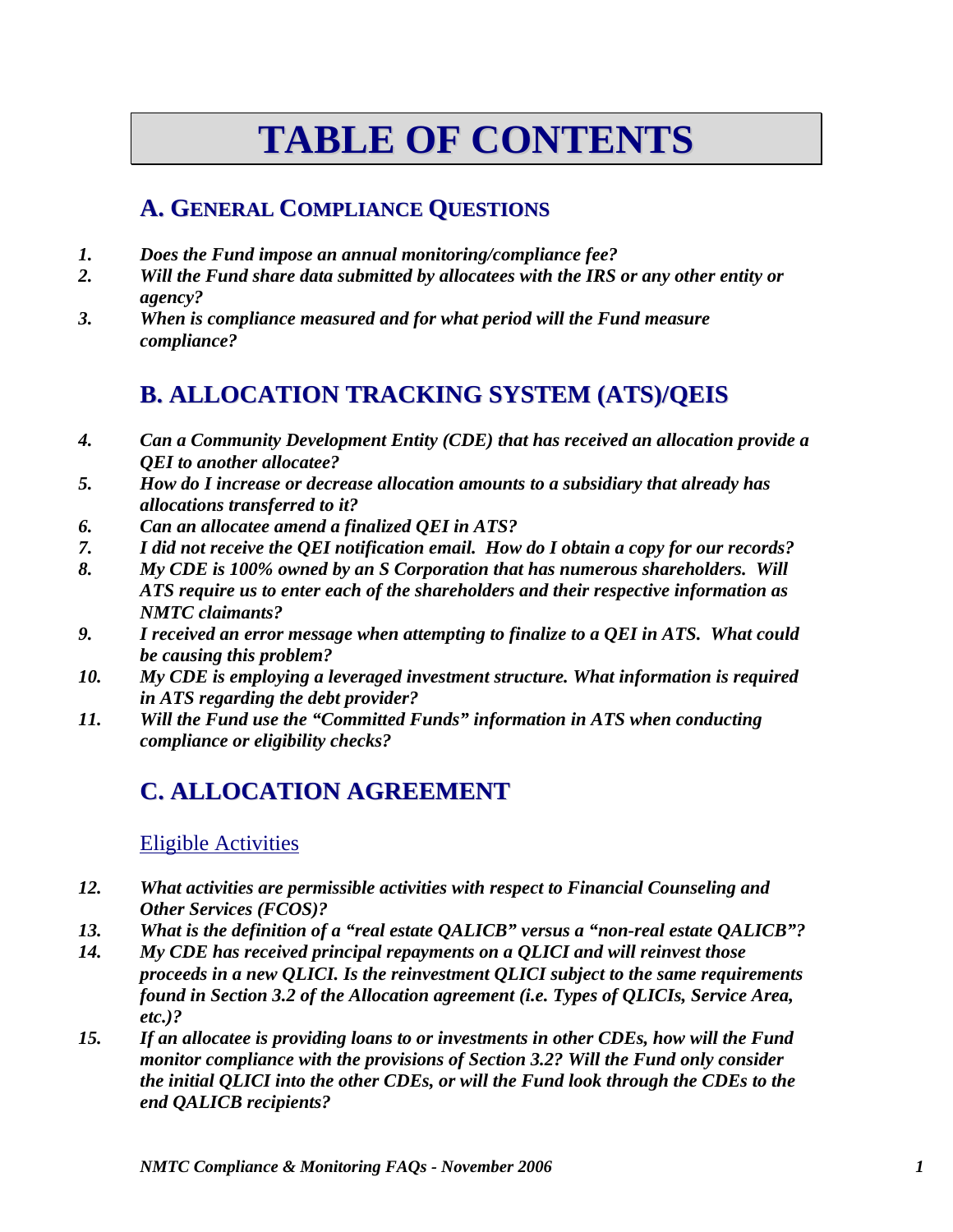#### Service Area

*16. My CDE is making several investments in a project over a period of three years. At the time of the initial investment, the project was deemed to be in an eligible NMTC census tract. Will future investments under the project qualify if the tract is later deemed to not be a qualified NMTC census tract?* 

#### Subsidiary Allocatees (Sub-Allocatees)/Transfer of Allocation

- *17. If an allocatee elects to transfer allocations to a sub- allocatee (i.e. a subsidiary CDE listed in Section 3.2 of its allocation agreement), will the Fund monitor compliance with Section 3.2 separately by each subsidiary or on a consolidated basis for all suballocatees that are parties to the allocation agreement?*
- *18. How does the "joint and several liability" provision of the allocation agreement apply to allocatees that intend to sub-allocate tax credit authority to subsidiary CDE?*

#### Unrelated Activities

*19. How will the Fund monitor compliance with the unrelated entity requirement in Section 3.2 of the allocation agreement?* 

#### Better Terms and Conditions/Flexible Products

- *20. How will the Fund determine compliance with the better rates and terms requirement of the allocation agreement and/or the investing in areas of higher distress requirement? For a transaction to meet either of these thresholds, does it have to meet each of the criteria listed in each respective section or just one? Additionally, is there any particular supporting documentation that allocatees should retain?*
- *21. Section 3.2(f) of my CDE's allocation agreement requires that it provide debt products that are at least 25% below-market, or debt products that include multiple concessionary rates or terms. How will this be monitored?*

Areas of Higher Distress/Targeted Distressed Communities

- *22. Is a "Housing Hot Zone" an eligible Area of Higher Distress criteria?*
- *23. Is there a single source to determine the unemployment rate for a census tract?*
- *24. What resources are available to determine if a census tract is in an approved Area of Higher Distress?*
- *25. Does a SBA Designated HUB Zone qualify as an eligible area of higher distress criteria?*
- *26. How does the Fund define "other similar state/local programs targeted towards particularly economically distressed communities"?*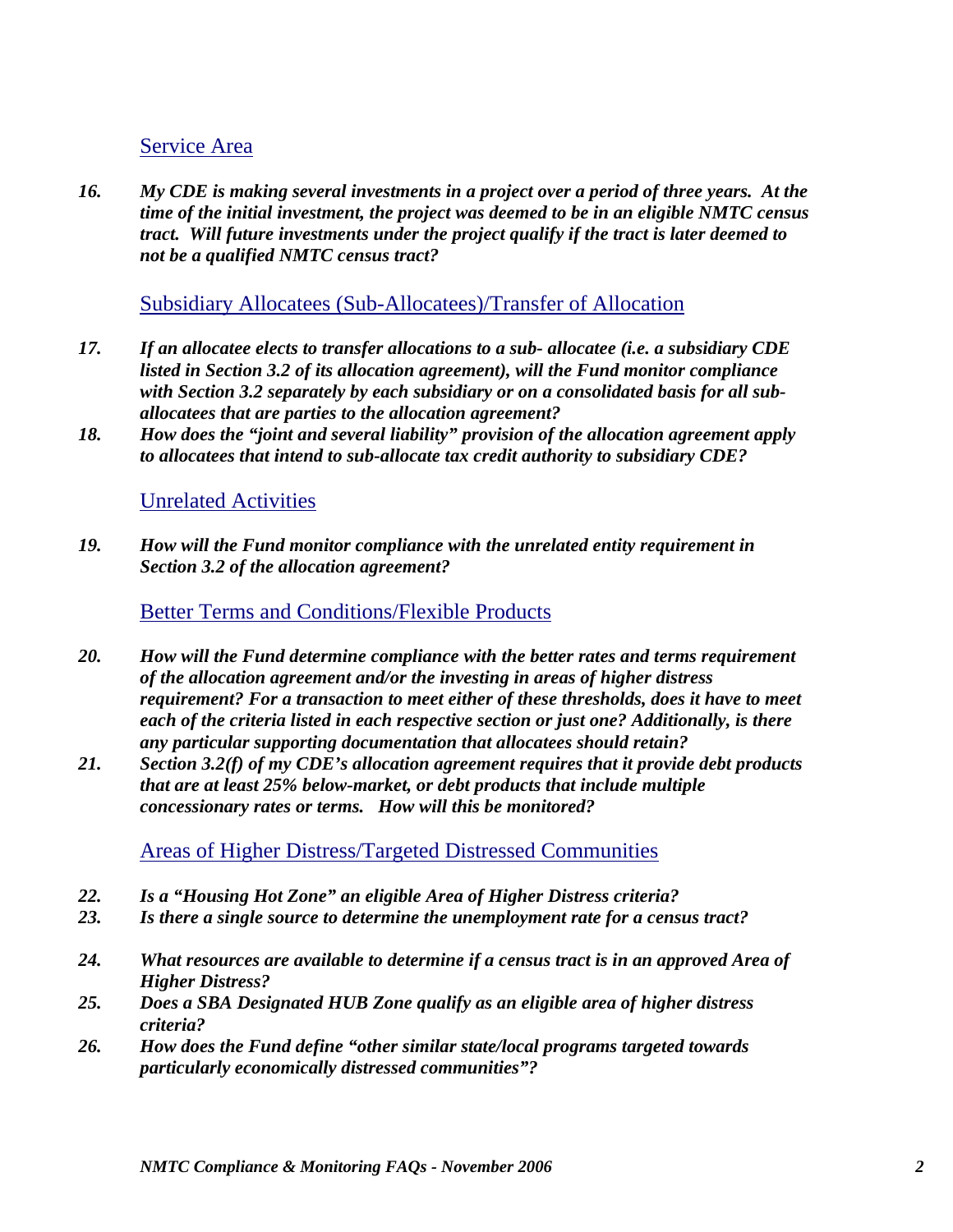### Qualified Equity Investment Usage

*27. All allocatees are required to invest substantially all (generally 85%) of their QEIs as QLICIs. Section 3.2(j) of the Allocation agreement may require an allocatee to invest an even higher percentage of QEIs (e.g., 95%; 100%) as QLICIs, based on representations made by the allocatee in its allocation application. How does the CDFI Fund monitor compliance with Section 3.2(j) of the Allocation agreement?* 

#### Restrictions on Use of Allocation

*28. Does Section 3.3(h) of my Allocation Agreement (prohibitions of real estate refinancing), allow for the "take-out" of both debt and equity?* 

#### Material Events

*29. Do I need to contact the Fund if I fail the substantially all test or have a recapture event?* 

### **D. REPORTING AND FINANCIAL STATEMENTS**

- *30. Is a Tax Basis financial statement acceptable in lieu of generally accepted accounting principles (GAAP) prepared financial statement?*
- *31. How will the Fund treat an audit that has an opinion other than "unqualified"?*
- *32. If an allocatee has no activities, does it still have to submit an audit?*
- *33. Will the Fund accept the audit of an allocatee's controlling entity, or parent company, if the allocatee is not separately audited?*
- *34. How will an allocatee fulfill its reporting requirements as outlined in Section 6.5 of the allocation agreement?*
- *35. Which organizations are required to submit audited financial statements to the Fund?*
- *36. Are allocatees that have yet to issue a QEI required to submit Institution and Transaction Level Reports?*
- *37. What if the allocatee and the sub-allocatee have differing fiscal year end dates?*
- *38. Will there be any penalties for late reporting?*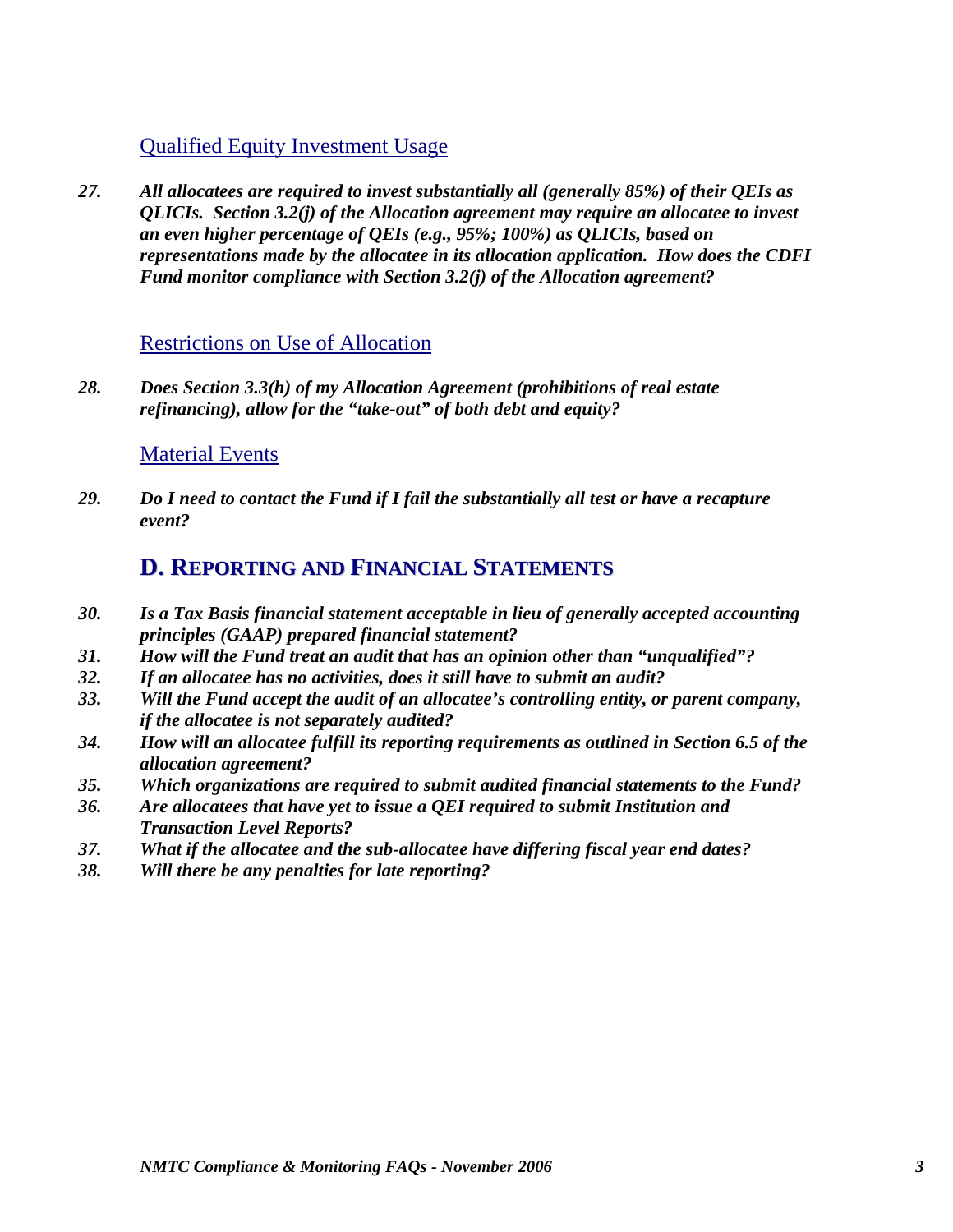# **E. CIMS (MAPPING)**

- *39. Can allocatees rely on data from the CDFI Fund's Information and Mapping System (CIMS) for the purposes of determining whether transactions are located in NMTC eligible low-income communities?*
- *40. CIMS indicated that an address is not valid. How do I geocode an address that CIMS cannot validate?*
- *41. As a result of operational upgrades made to CIMS in February of 2004, approximately 500 census tracts that had previously been identified as NMTC-eligible were deemed to be no longer eligible. Will the Fund be providing a transition period so that allocatees that made investments in those census tracts, or had intended to make investments in those census tracts, will be held harmless for these transactions?*

# **F. CDE Certification**

- *42. Am I required to notify the Fund if a certified CDE has been dissolved?*
- *43. How will an allocatee maintain their CDE Certification status?*
- *44. Does the CDE certification have an expiration date?*
- *45. If a CDE loses its status as a CDE, will it be offered an opportunity for a cure period?*

## **G. AMENDMENTS – SECTION 9.11**

- *46. Can an allocatee amend its allocation agreement?*
- *47. How can allocatees add additional subsidiary CDEs to Section 3.2?*

## **H. Control of Subsidiary Allocatees (Sub-Allocatees) – Section 2.6**

- *48. Are New Markets Tax Credit Program (NMTC) allocation recipients (allocatees) permitted to transfer their tax credit authority to other entities?*
- *49. How does the CDFI Fund define "Control," for the purpose of demonstrating that an allocatee controls a subsidiary entity?*
- *50. What does the CDFI Fund deem to be a "controlling influence over the management policies" of another entity?*
- *51. How does the CDFI Fund view investor rights to remove the allocatee as the managing entity of the subsidiary allocatee?*
- *52. What does the CDFI Fund deem to be a "controlling influence over the investment decisions" of another entity?*
- *53. Will the CDFI Fund continue to review operating agreements submitted by allocatees to determine whether they "control" subsidiary allocatees?*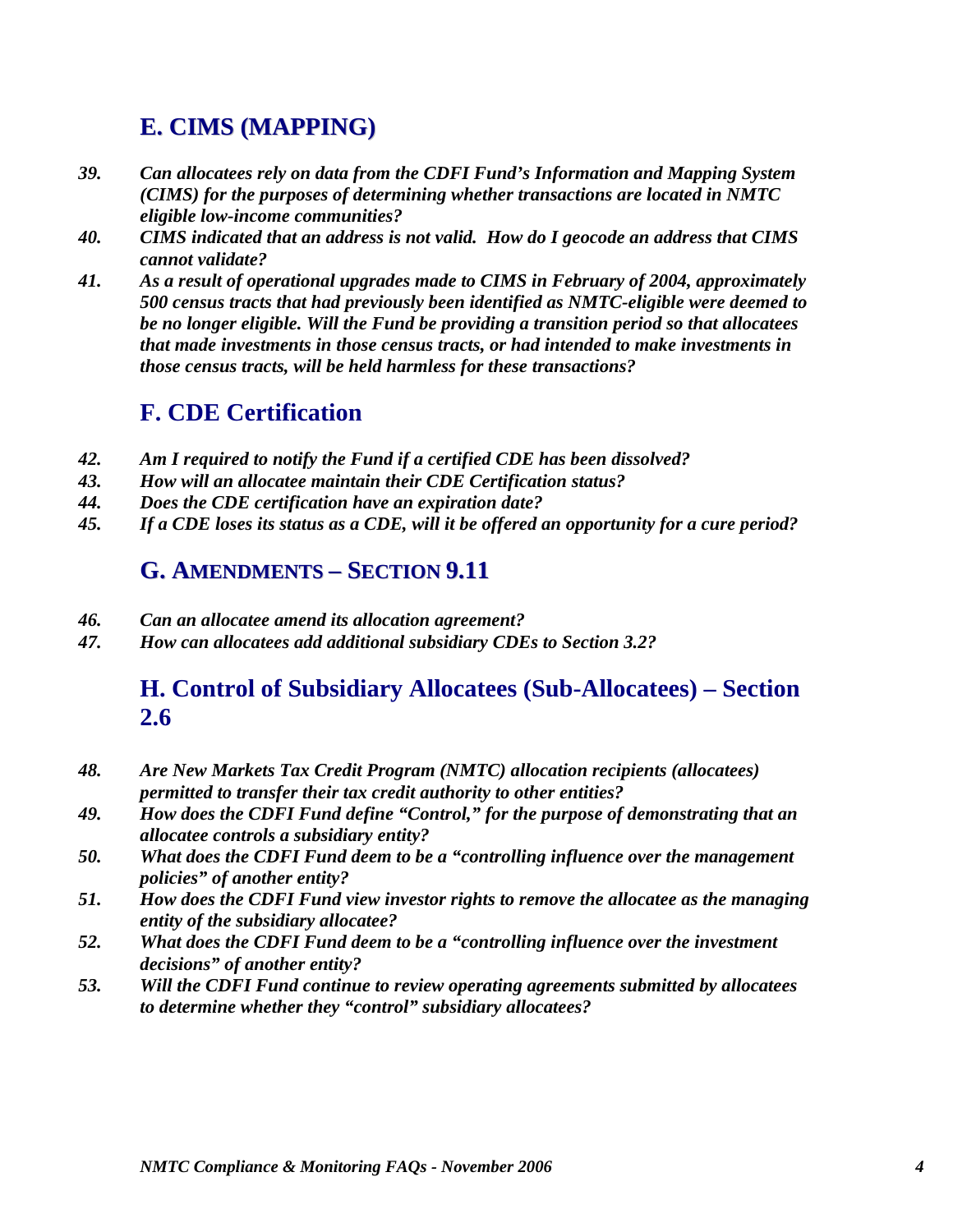# **NMTC COMPLIANCE & MONITORING FREQUENTLY ASKED QUESTIONS**

# **A. GENERAL COMPLIANCE QUESTIONS**

#### *1. Does the Fund impose an annual monitoring/compliance fee?*

At this time, the Community Development Financial Institutions Fund (the Fund) has elected not to collect the annual monitoring/compliance fee outlined in Section 7.1 of the allocation agreement. If the Fund elects to impose a monitoring/compliance fee, it will provide advance notification to all allocatees.

#### *2. Will the Fund share data submitted by allocatees with the IRS or any other entity or agency?*

The Fund will, consistent with applicable law (including IRC § 6103), make allocatee reports available for public inspection after deleting any materials necessary to protect privacy or proprietary interests. The Internal Revenue Service (IRS) will be given access to the Fund's data to facilitate IRS's compliance program for IRC Section 45D.

#### *3. When is compliance measured and for what period will the Fund measure compliance?*

In general, compliance for most items under section 3.2 of the allocation agreement is triggered by the earlier of two events: 1) a specific date found in the allocation agreement; or 2) when an allocatee has made 100% of its Qualified Low-Income Community Investments (QLICIs). One notable exception is the unrelated entity test - which requires certain allocatees to invest substantially all (generally 85%) of their Qualified Equity Investments (QEIs) in unrelated entities. This test is measured on a QEI-by-QEI basis.

Once compliance is triggered by either event noted above, the Fund will begin its annual compliance checks, and will continue such checks until QEIs are redeemed. Though the Fund will not complete formal compliance checks prior to the triggering event nor after QEI redemptions begin to occur, allocatees are expected at all times to comply with the requirements set forth in the allocation agreement, even for QLICIs whose terms extend beyond the 7 year time period the Fund conducts its formal compliance tests. Allocatees that fail to do so could, at a minimum, be found in default of the allocation agreement.

Notwithstanding the above, the Fund recognizes that the IRS regulations permit allocatees to retain principal repayments of QLICIs for a prescribed period before being required to reinvest these proceeds into other QLICIs. The Fund will take this under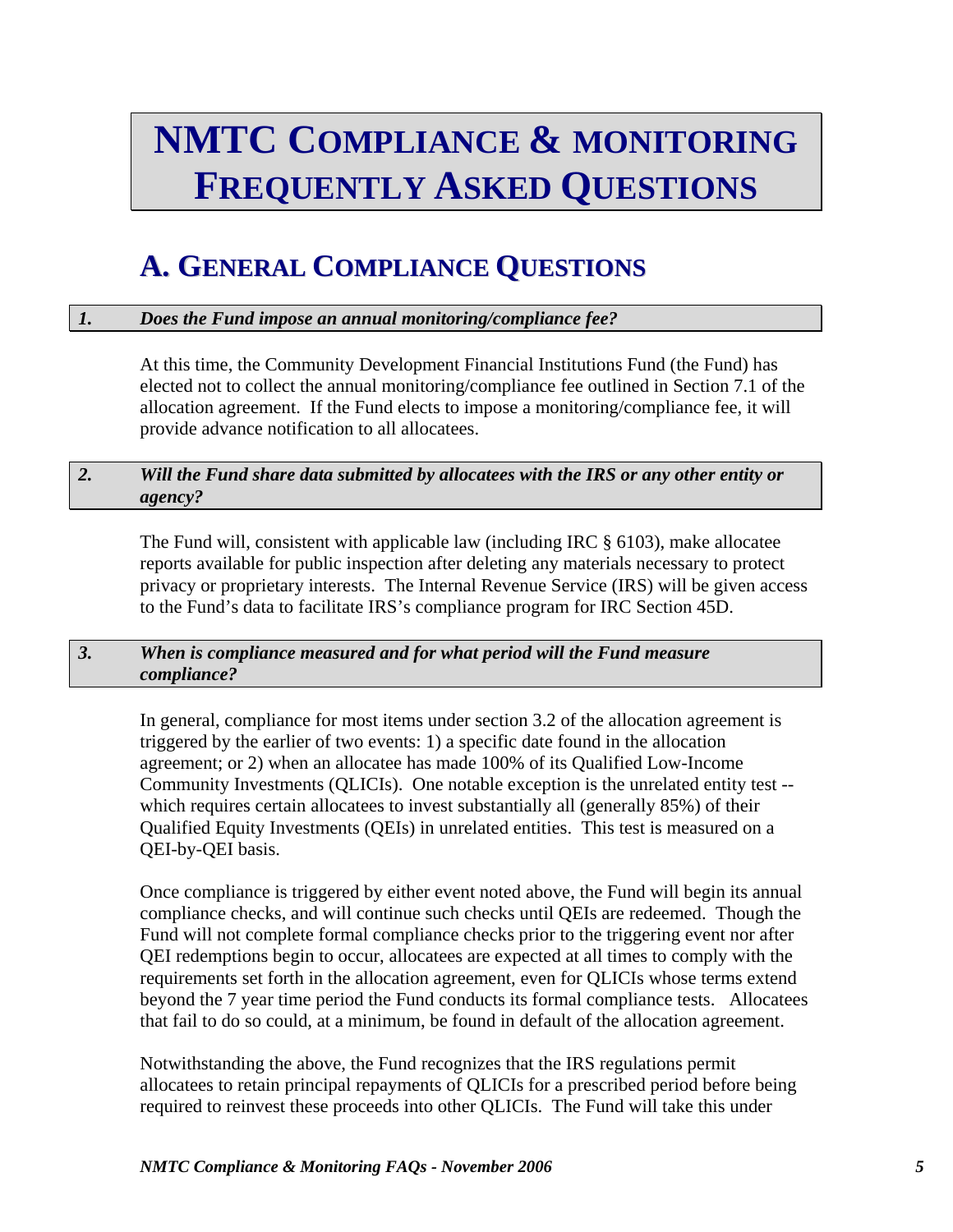consideration when conducting its compliance checks, so that allocatees will not be penalized for an eligible retention of funds.

**Example 1**: A Round 1 allocatee receives a \$100 million allocation, issues \$100 million in QEIs and closes \$95 million in QLICIs in fiscal year 2005. The allocatee retains \$5 million for administrative costs and will not close any additional QLICIs after 12/31/05. The Fund would conduct its initial compliance check on the \$95 million in QLICIs and it will continue monitoring compliance for 6 years thereafter.

**Example 2**: A Round 1 allocatee receives a \$100 million allocation, issues a \$70 million QEI and closes a \$65 million QLICI in the first year it received its allocation. The allocatee does not issue any additional QEIs prior to the 9/30/06 compliance trigger. On 9/30/06, the Fund would conduct its initial compliance check on the \$65 million QLICI and it will continue monitoring compliance for 6 years thereafter.

In year five, the allocatee receives an additional QEI of \$25 million and fully invests those proceeds in a new QLICI. The Fund would now conduct its compliance test on combined QLICIs of \$90 million for the next 2 years. The allocatee redeems its \$70 million QEI after year 7 and the Fund would not conduct formal compliance tests on the remaining \$25 million QLICI. At this point, if the allocatee receives repayments under the \$25 million remaining QLICI, it would be expected to reinvest those proceeds in a manner consistent with the allocation agreement requirements.

# **B. ALLOCATION TRACKING SYSTEM (ATS)/QEIS**

*4. Can a Community Development Entity (CDE) that has received an allocation provide a QEI to another allocatee?* 

No. The IRS regulations specifically prohibit an allocatee that has received an allocation from directly providing a QEI to another allocatee. Additionally, an entity that invests in an allocatee and subsequently receives its own allocation cannot provide QEIs to other allocatees after the effective date of its allocation agreement.

For example, in June 2005, ABC Bank provided a QEI to Main Street CDE, a round 1 NMTC allocatee. Subsequently, ABC Bank applied for and was awarded a 2006 NMTC allocation. ABC Bank would not be allowed to provide additional QEIs to Main Street CDE or any other allocatee on or after the date of their award notification. This rule, however, would not preclude an affiliate of ABC Bank from providing QEIs to Main Street CDE, provided the affiliate has not received an allocation or sub-allocation of NMTCs.

*5. How do I increase or decrease allocation amounts to a subsidiary that already has allocations transferred to it?*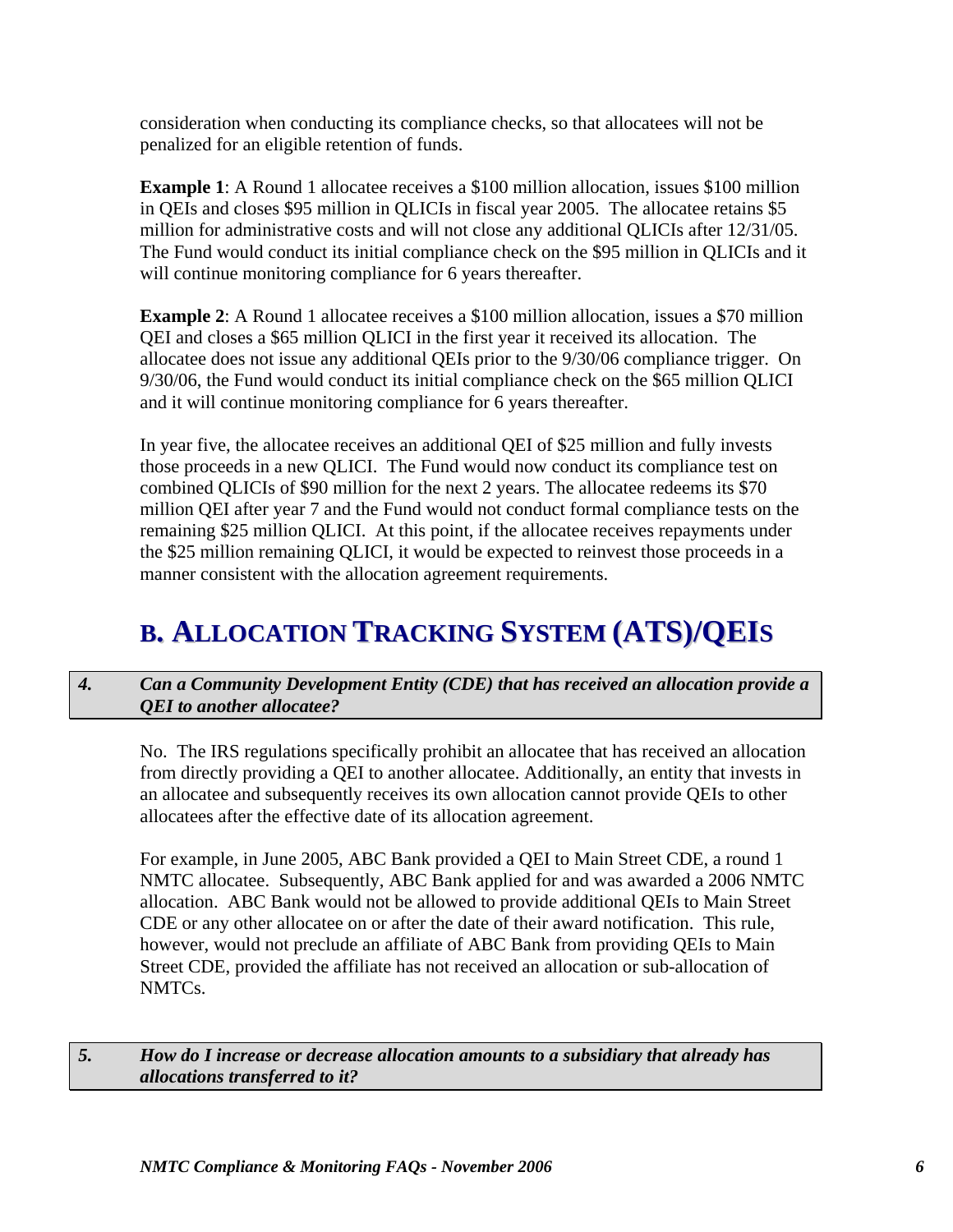Allocatees that have transferred allocations to a subsidiary can increase or decrease the transfer amount to a subsidiary by clicking on the "Transfers" link in ATS. Once open, click on the "Edit" button adjacent to the appropriate subsidiary and you will now be able to increase or decrease the amount of the transfer in the "Transfer Amount" field at the bottom of the screen.

Please note that you cannot enter an amount that is less than the finalized QEI amounts under the subsidiary, nor can you enter an amount that exceeds the allocation amount less any finalized QEI amounts. For example, an allocatee with a \$50 million allocation transferred \$30 million to its only subsidiary and the subsidiary finalized \$15 million in QEIs. At any time, the allocatee may transfer or return up to \$15 million in allocation to itself and subsequently reallocate the funds to another approved subsidiary.

Note: All allocation transfers must originate from the allocatee. ATS will not allow suballocatees to transfer any allocation amounts to other subsidiaries.

#### *6. Can an allocatee amend a finalized QEI in ATS?*

No. Only the Fund may amend a finalized QEI. All amendment requests must be submitted in writing from the Authorized Representative and include supporting documentation. QEI amendment requests should be forwarded to the CME unit at [cme@cdfi.treas.gov](mailto:cme@cdfi.treas.gov). The Fund will attempt to process QEI amendment requests in timely manner, however, it cannot guarantee this. Thus, it is imperative that allocatees review all QEI entries for accuracy prior to finalizing them. Please refer to the Users Manual in ATS for additional details.

#### *7. I did not receive the QEI notification email. How do I obtain a copy for our records?*

If you did not receive the QEI notification email after finalizing a QEI, please submit a request to CME at [cme@cdfi.treas.gov.](mailto:cme@cdfi.treas.gov) All email notifications will be sent to the Authorized Representative indicated in the organization's myCDFIFund account. If the Authorized Representative has changed or his/her email address has changed, please refer to the myCDFIFund Frequently Asked Questions document for guidance on how to update this information.

#### *8. My CDE is 100% owned by an S Corporation that has numerous shareholders. Will ATS require us to enter each of the shareholders and their respective information as NMTC claimants?*

If the individual shareholders claim the tax credit on their individual tax returns, each individual shareholder should be listed as a tax claimant in ATS and the required investor information (i.e. name, EIN and investor type) should be completed. This is necessary to assist the IRS in comparing ATS entries with IRS Form 8874 (New Markets Credit) that it receives from tax payers.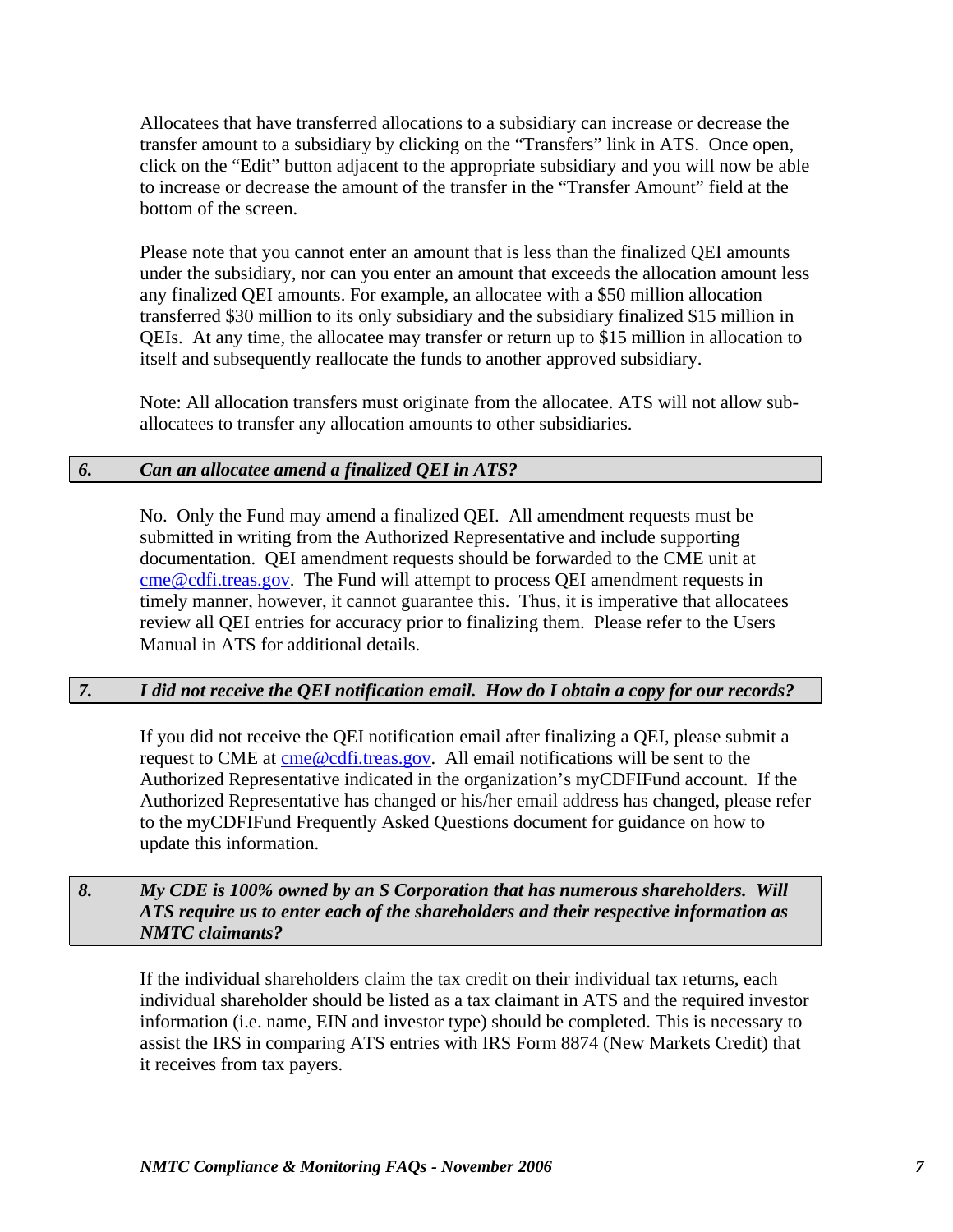#### *9. I received an error message when attempting to finalize to a QEI in ATS. What could be causing this problem?*

The two most likely reasons an error message is displayed in ATS are: 1) you have been "timed out"; or 2) all fields are not complete. If there is no activity in ATS for 20 minutes, you will be logged out and an error message will be displayed. To correct this problem, simply log in and resume entering your QEI information. An error message may also be displayed if a field is left blank. For example, if you are using a tiered investment structure with no debt, you will still need to enter "0" in the "Debt Contribution" field. Please ensure that all fields are complete to avoid this problem.

#### *10. My CDE is employing a leveraged investment structure. What information is required in ATS regarding the debt provider?*

The Fund does not collect any information in ATS regarding the debt provider in a leveraged investment structure except the amount of debt it contributed to the tier 1 entity. If you indicated that that the tier 1 investor is a pass through entity, you will be required to specify the amount of equity and debt that contributed to the tier 1 equity investment. Allocatees are advised to retain all pertinent information regarding debt providers and the QEI investment structure should the Fund or the IRS request such information.

#### *11. Will the Fund use the "Committed Funds" information in ATS when conducting compliance or eligibility checks?*

No. At this time, the "Committed Funds" field in ATS is for informational purposes only and will not be used when the Fund conducts any compliance or eligibility checks. Allocatees who are applicants in future rounds will be required to submit commitment documentation at the request of the Fund.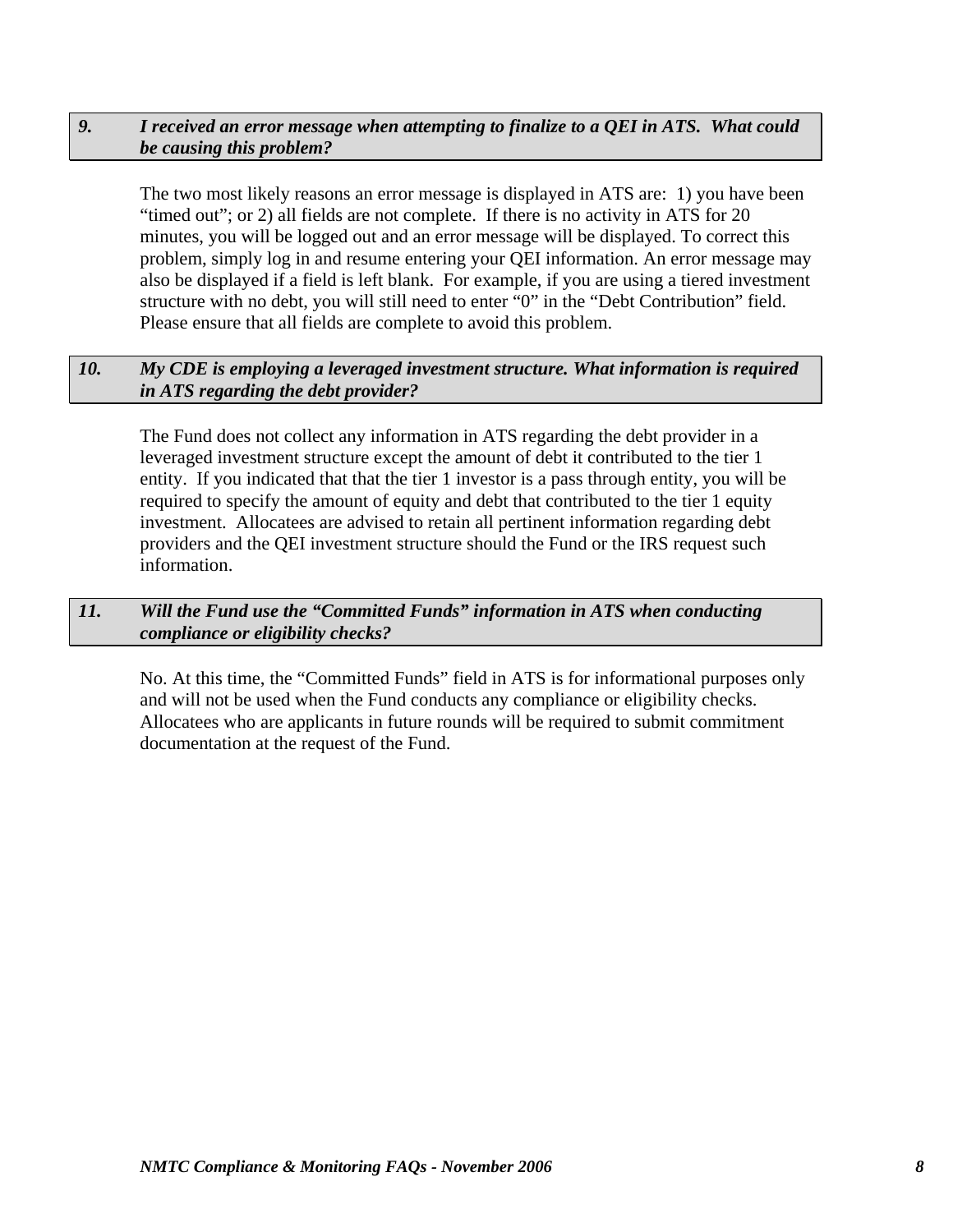# **C. ALLOCATION AGREEMENT**

#### Eligible Activities

#### *12. What activities are permissible activities with respect to Financial Counseling and Other Services (FCOS)?*

FCOS is "advice" provided by the CDE relating to the organization or operation of a trade or business, including non-profit organizations. Possible FCOS activities include, but are not limited to, business plan development, assistance with business financials, assistance in securing financing, and assistance with general business operations. FCOS does not include "advice" provided to individuals, such as homeownership counseling or consumer counseling, that does not pertain to the operation of a trade or business.

The FCOS activity may be carried out by the CDE directly, or through third party agreements managed by the CDE. To the extent QEI proceeds are dedicated for FCOS, a portion of the monies must be spent, and counseling services provided, within one year of receipt of the QEI in order to qualify as a QLICI.

#### *13. What is the definition of a "real estate QALICB" versus a "non-real estate QALICB"?*

In general, loans or investments in businesses whose principal activities are the development or leasing of real property are considered "real estate QALICBs." Transactions with businesses that are involved in all other types of business activities should be classified as non-real estate business transactions regardless of: 1) how the business intends to use the proceeds of the transaction; or 2) whether the business intends to use any real estate as collateral for a loan. For example, if an allocatee provided a loan to a childcare provider that is a QALICB for the purpose of purchasing the property where the childcare center would be housed, the allocatee would categorize this loan as a "non-real estate QALICB" loan. However, if the allocatee provided a loan to a development company that is a QALICB for the purpose of building a space to lease to the childcare provider, this loan would be considered a "real estate QALICB" loan.

Notwithstanding the above, loans or investments made to special purpose entities that are principally owned by a non-real estate QALICB, and that were set up specifically to lease property back to the QALICB such that the QALICB is the principal user of the property, may be classified as either a "real estate QALICB" or a "non-real estate QALICB", at the discretion of the CDE.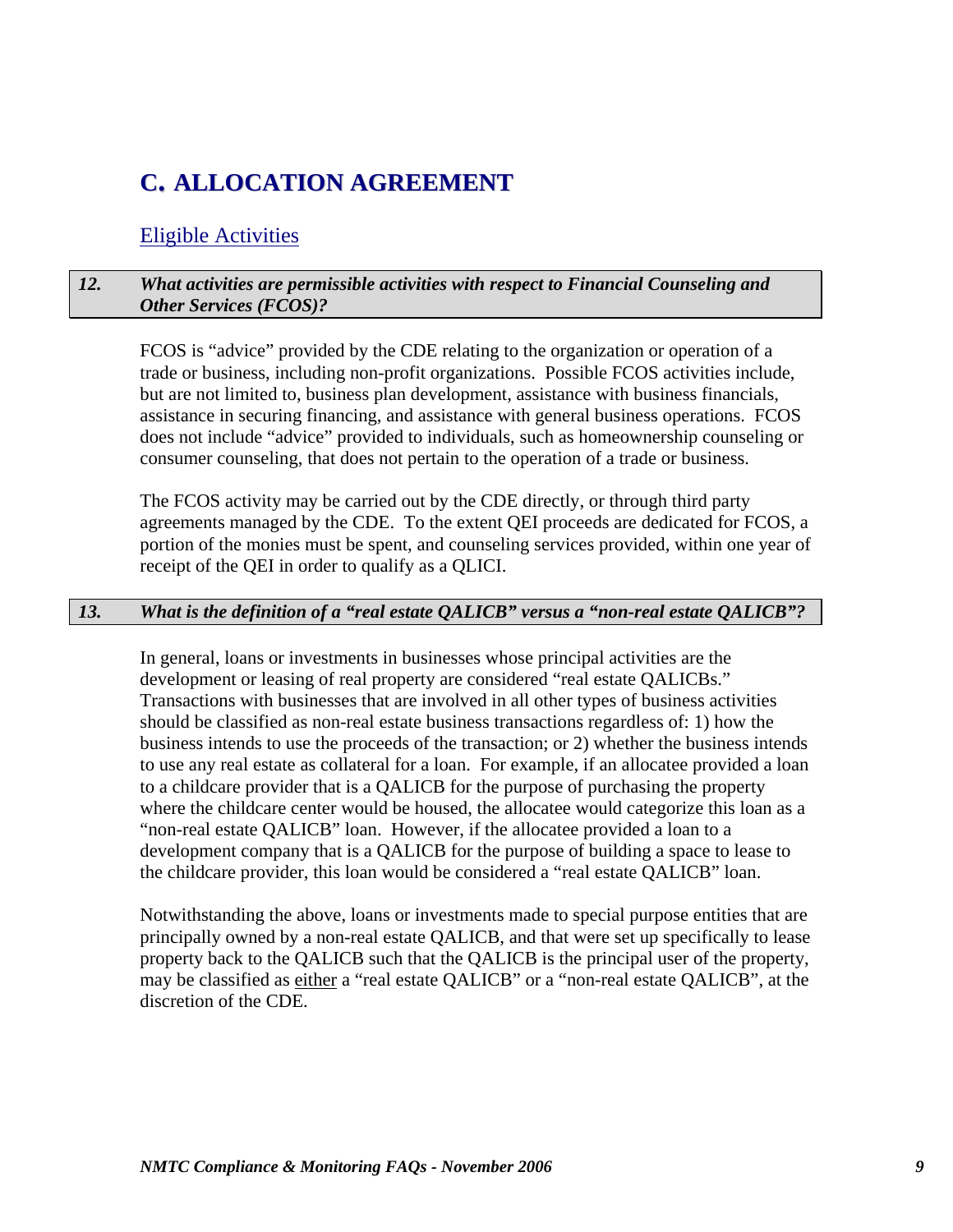#### *14. My CDE has received principal repayments on a QLICI and will reinvest those proceeds in a new QLICI. Is the reinvestment QLICI subject to the same requirements found in Section 3.2 of the Allocation agreement (i.e. Types of QLICIs, Service Area, etc.)?*

Yes. To the extent a CDE re-invests repayments of principal as new QLICIs, the Fund will check compliance for all reported QLICIs against the requirements specified in the allocation agreement. If an allocatee is required to invest 85% of its QLICIs in its approved service area, the Fund will measure compliance against all reported QLICIs, both original and reinvestments, to ensure that 85% of its QLICIs are in the approved service area.

#### *15. If an allocatee is providing loans to or investments in other CDEs, how will the Fund monitor compliance with the provisions of Section 3.2? Will the Fund only consider the initial QLICI into the other CDEs, or will the Fund look through the CDEs to the ultimate QALICB recipients?*

The Fund will look through to the ultimate QALICB recipient for the purpose of monitoring compliance with specific provisions of Section 3.2 of the allocation agreement, including compliance with the service area requirement, the better rates and terms requirement, and the areas of higher distress requirement.

Allocatees are required to provide the Fund with transaction level data via the Fund's Community Investment Impact System (CIIS), even if an allocatee uses multiple layers of CDEs to execute its QLICIs. For example, to determine compliance with the service area provision in Section 3.2 for an allocatee that invests in other CDEs, the allocatee will submit census tract information of the ultimate QALICB recipient that receives the QLICI proceeds to determine if the QALICB recipient was located in the service area as defined in Sec. 3.2. The location of the CDE (or CDEs) that received the initial loan or investment from the allocatee will not be considered.

### Service Area

*16. My CDE is making several investments in a project over a period of three years. At the time of the initial investment, the project was deemed to be in an eligible NMTC census tract. Will future investments under the project qualify if the tract is later deemed to not be a qualified NMTC census tract?* 

Yes. The Fund would consider an investment to be made within a qualifying census tract as long as the census tract qualified at the time of the initial QLICI disbursement related to the project. The allocatee must maintain relevant maps from the CDFI Fund Information and Mapping System (CIMS) to demonstrate eligibility at the time of the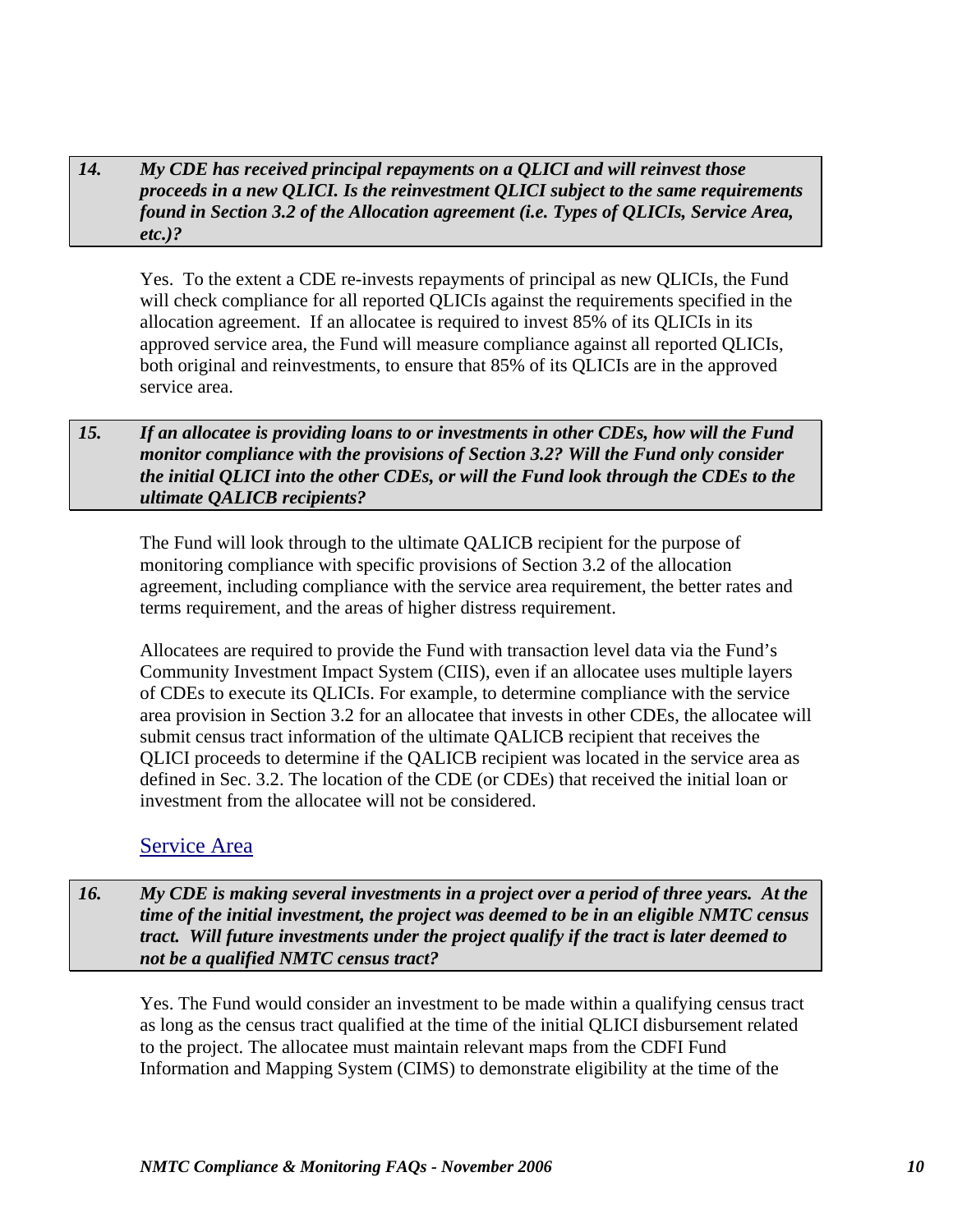initial QLICI disbursement and relevant documents to demonstrate that follow-on investments can be directly tied to the original project.

### Subsidiary Allocatees (Sub-Allocatees)/Transfer of Allocation

*17. If an allocatee elects to transfer allocations to a sub- allocatee (i.e. a subsidiary CDE listed in Section 3.2 of its allocation agreement), will the Fund monitor compliance with Section 3.2 separately by each subsidiary or on a consolidated basis for all suballocatees that are parties to the allocation agreement?* 

The Fund will monitor compliance on a consolidated basis for the total allocation amount. For example, if ABC allocatee receives a \$1 million allocation and is required to invest 100% it's QEIs as QLICIs, and 60% of its QLICIs in areas of severe economic distress, then ABC allocatee must invest at least \$600,000 into areas of severe economic distress. If ABC allocatee sub-allocates \$500,000 of its allocation to each of two suballocatees, each sub-allocatee does not have to separately invest 60% of its \$500,000 suballocation amount (\$300,000) into areas of severe economic distress. It would be permissible, for example, for one subsidiary to invest \$400,000 into areas of severe economic distress and the other to only invest \$200,000 in such areas. Provided that the total dollar amount of QLICIs invested in such areas meets or exceeds \$600,000 on a consolidated basis, the allocatee and its sub-allocatees would be in compliance with the allocation agreement.

NOTE: The above example describes the approach the Fund is taking with respect to monitoring compliance with Section 3.2 of the allocation agreement. The IRS may adopt a different approach with respect to monitoring compliance with IRC Section 45D.

#### *18. How does the "joint and several liability" provision of the allocation agreement apply to allocatees that intend to sub-allocate tax credit authority to subsidiary CDEs?*

As stated in the allocation agreement, the allocatee and each of its sub-allocatees are jointly and severally liable for any event of default under Section 8.1 whether the allocatee or any of its sub-allocatees incurs the default. If such an event of default occurs, the Fund may impose remedies jointly or severally upon the allocatee and its suballocatees, except that the Fund will not terminate or reallocate any unused portion of the NMTC allocation with respect to any investment commitments related to a NMTC allocation made to a non-defaulting allocatee or sub-allocatee, as determined by the Fund.

### Unrelated Activities

#### *19. How will the Fund monitor compliance with the unrelated entity requirement in Section 3.2 of the allocation agreement?*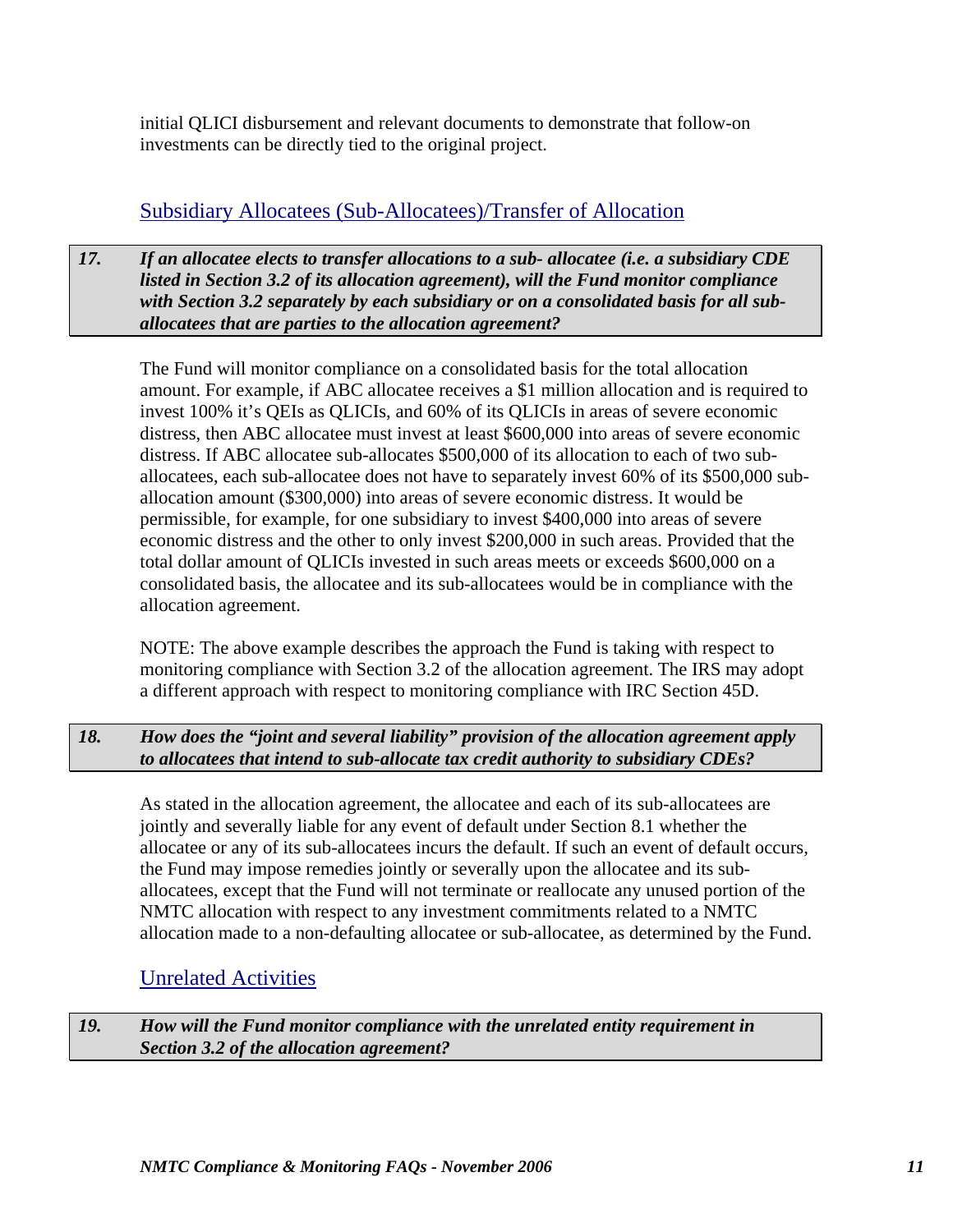This sub-section of Section 3.2 requires certain allocatees to meet the IRS's "substantially all" requirement by making investments in entities that are unrelated to the allocatee. Allocatees will be required to indicate in the transaction level report whether each QLICI made was to a related or unrelated entity. This test is measured on a QEI-by-QEI basis.

#### Better Terms and Conditions/Flexible Products

*20. How will the Fund determine compliance with the better rates and terms requirement of the allocation agreement and/or the investing in areas of higher distress requirement? For a transaction to meet either of these thresholds, does it have to meet each of the criteria listed in each respective section or just one? Additionally, is there any particular supporting documentation that allocatees should retain?* 

The Fund will collect this information via the transaction level report in CIIS. Supporting documentation must reflect information relevant at the time the loan and/or investment was made.

Supporting documentation for the better rates and terms requirement may include: materials (including published materials from local regulated financial institutions within the allocatee's service area or market) demonstrating prevailing rates or terms at the time the loan or investment was made, which may be compared against the allocatee's QLICI investments; and loan documents on comparable loans that the allocatee has made prior to receiving an allocation, which may be compared against similar documents for the allocatee's QLICI investments; etc.

Supporting documentation for the areas of higher distress requirement may include: statistical indices of economic distress such as poverty rates, median family income or unemployment rates at the census tract level based upon the most recent decennial census; materials from other government programs (e.g., HUD Renewal Communities; EPA Brownfields) demonstrating the area qualified for assistance under those programs; etc.

*21. Section 3.2(f) of my CDE's allocation agreement requires that it provide debt products that are at least 25% below-market, or debt products that include multiple concessionary rates or terms. How will this be monitored?*

This will generally be monitored by the CDFI Fund on a loan-by-loan basis. Each loan must either have an interest rate that is 25% below a market comparable (or the comparable offered by the CDE or its Affiliate) or have multiple concessionary rates or terms (e.g., higher loan to value ratio; reduced fees; non-traditional collateral; etc). It is permissible for a CDE to combine separate loan transactions for the purposes of meeting this requirement, provided that these transactions are part of a simultaneous closing and: 1) the blended interest rate is at least 25% below market; or 2) at least 50% of the dollar value of the combined transactions meets the concessionary rates and terms requirements.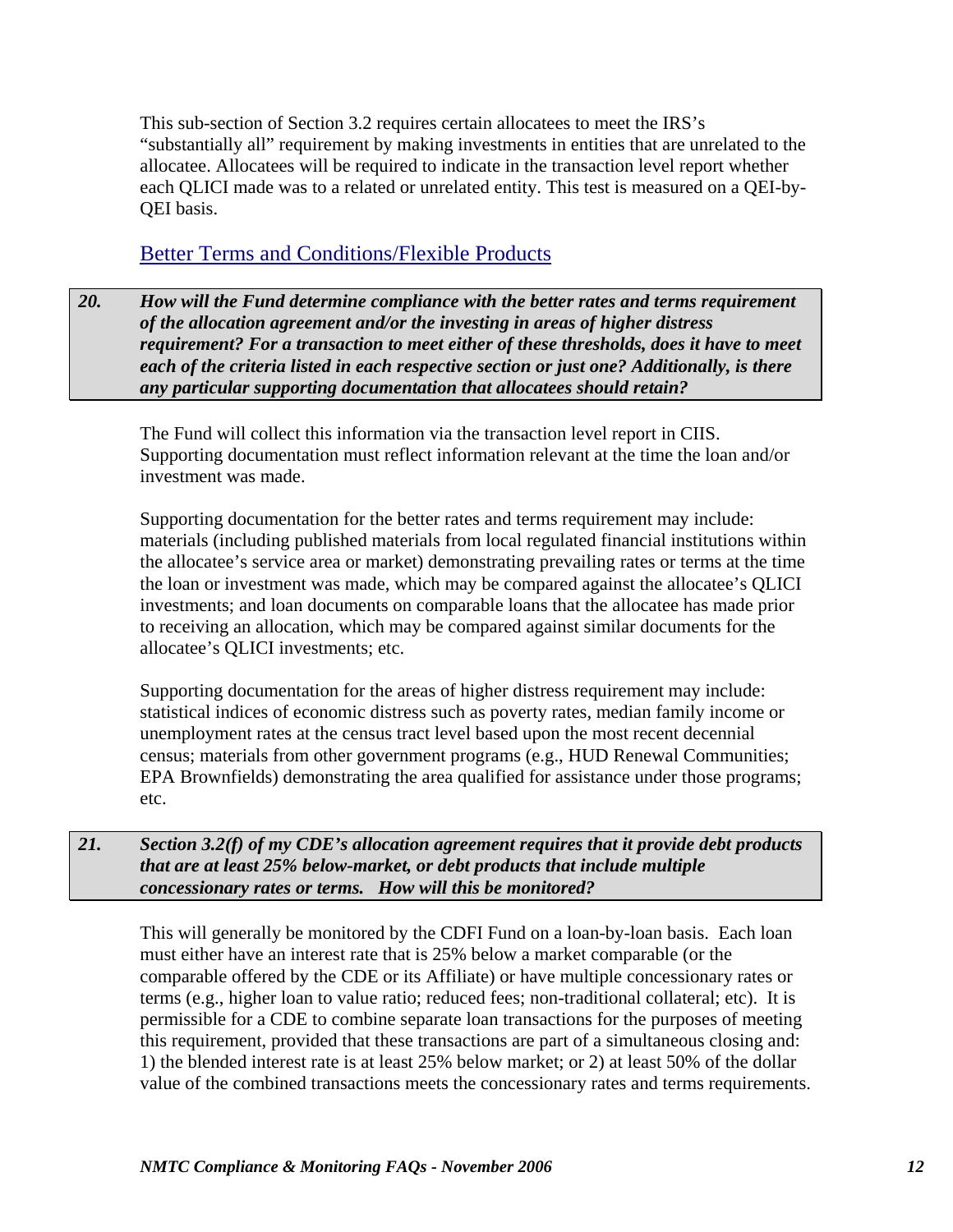Example 1: A CDE finances a \$1 million transaction by combining a \$750,000 marketrate loan with a \$250,000 loan that is forgivable after seven years. The blended interest rate on these combined products is 25% below the prevailing market rate. The CDE satisfies the requirements of Section 3.2(f).

Example 2: A CDE finances a \$1 million transaction by combining a \$500,000 markettypical loan with a \$500,000 loan that has: a) an interest rate that is 10% below market; b) a loan to value ratio of 100%; and c) no origination fees. The CDE satisfies the requirements of Section 3.2(f) because at least 50% of the blended product offering contains at least three concessionary terms.

Example 3: A CDE finances a \$1 million transaction by combining a \$750,000 markettypical loan with a \$250,000 loan that has interest rates that are 25% below market. The CDE fails the requirements of Section 3.2(f) because less than 50% of the blended product offering contains interest rates that are 25% below market.

### Areas of Higher Distress/Targeted Distressed Communities

#### *22. Is a "Housing Hot Zone" an eligible Area of Higher Distress criteria?*

Yes. Both Economic and Housing Hot Zones are considered eligible Areas of Higher Distress criteria under applicable allocation agreements.

#### *23. Is there a single source to determine the unemployment rate for a census tract?*

Yes. The Fund utilizes the most recent decennial U.S Bureau of the Census data (currently the 2000 Census) when determining if a census tract's unemployment rate is 1.5 times greater than the national average. The unemployment rate for the 2000 Census is 5.8%, thus to qualify as an eligible Area of Higher Distress criteria, the unemployment rate of the subject census tract must be equal to or greater than 8.7%.

Allocatees may find a census tract's unemployment rate in Table DP-3 (Profiles of Selected Economic Characteristics) under the American FactFinder link on the U.S. Bureau of the Census' website (www.census.gov). Allocatees may also use the Fund's mapping system to determine the ratio of census tract unemployment to the national average by utilizing the CDFI link instead of the NMTC link in CIMS.

#### *24. What resources are available to determine if a census tract is in an approved Area of Higher Distress?*

In addition to CIMS which provides poverty rates, Median Family Income (MFI) percentages and unemployment rates, the Fund has provided several links on its website to assist allocatees (links listed below). Please visit the "Compliance Monitoring and Evaluation" link on the Fund's website for details. Allocatees are advised to retain all relevant information in support of its decision to invest in such areas. Links are provided to the following sites: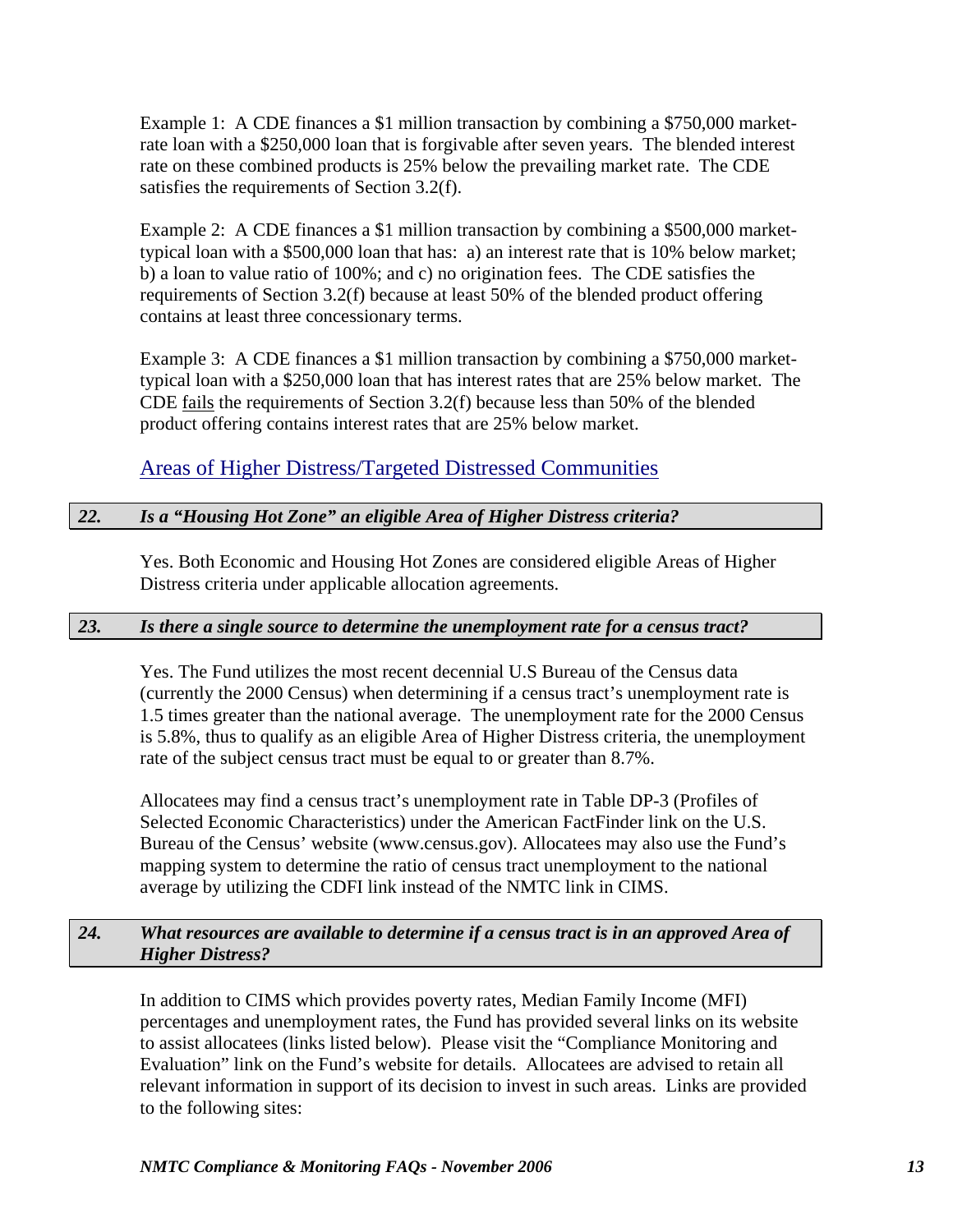- [Federally Designated Empowerment Zones, Enterprise Communities, or Renewal](http://www.cdfifund.gov/cdfi_links/redirect.asp?destination=http://www.hud.gov/offices/cpd/economicdevelopment/programs/rc/index.cfm)  **[Communities](http://www.cdfifund.gov/cdfi_links/redirect.asp?destination=http://www.hud.gov/offices/cpd/economicdevelopment/programs/rc/index.cfm)**
- [SBA Designated HUB Zones](http://www.cdfifund.gov/cdfi_links/redirect.asp?destination=https://eweb1.sba.gov/hubzone/internet/)
- [Median Family Income and Poverty Rate Data](http://www.cdfifund.gov/cdfi_links/redirect.asp?destination=http://www.ffiec.gov/geocode/default.htm)
- [Median Unemployment Rate Data](http://www.cdfifund.gov/cdfi_links/redirect.asp?destination=http://factfinder.census.gov/home/saff/main.html?_lang=en)
- [Medically Underserved Areas \(Department of Health and Human Services\)](http://www.cdfifund.gov/cdfi_links/redirect.asp?destination=http://bphc.hrsa.gov/databases/newmua/)

#### *25. Does a SBA Designated HUB Zone qualify as an eligible area of higher distress criteria?*

Yes, however, for the 2005 round and subsequent allocatees, the project must be located in a SBA designated HUB Zone **AND** the QLICIs must support businesses that obtain HUB Zone certification from the SBA. For allocatees prior to 2005, the project must only be located in a SBA Designated HUB Zone to meet the area of higher distress criteria.

When completing the areas of higher distress section in CIIS, allocatees should respond to this criteria based on the language found in its allocation agreement. Thus, allocatees who received a 2005 allocation should only respond "Yes" to a SBA HUB Zone if both requirements are met as detailed in the allocation agreement.

#### *26. How does the Fund define "other similar state/local programs targeted towards particularly economically distressed communities"?*

The Fund offers the following guidance for such programs:

1. The program designation should be for a specific geographic area, as opposed to a population.

2. The program designation should be based on economic indicia that are more rigorous or different than the NMTC criteria, but not otherwise covered under the list of Areas of Higher Distress (e.g. poverty rates of 25% or a MFI of 70%).

3. Allocatees must maintain all relevant information regarding these designations in its files in the event the Fund requests such documentation.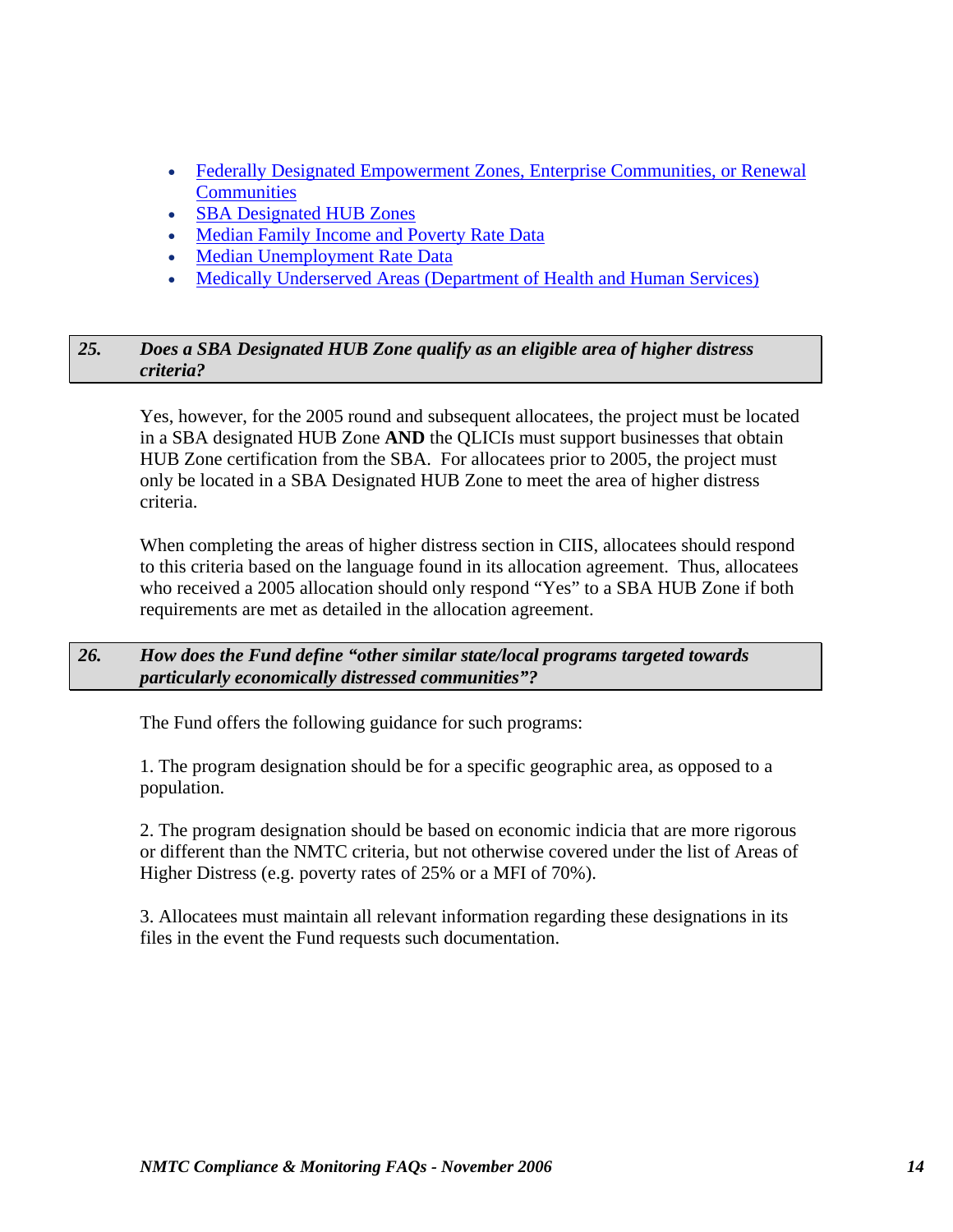### Qualified Equity Investment Usage

*27. All allocatees are required to invest substantially all (generally 85%) of their QEIs as QLICIs. Section 3.2(j) of the Allocation agreement may require an allocatee to invest an even higher percentage of QEIs (e.g., 95%; 100%) as QLICIs, based on representations made by the allocatee in its allocation application. How does the CDFI Fund monitor compliance with Section 3.2(j) of the Allocation agreement?* 

(A) All allocatees must be able to demonstrate that they initially made QLICIs in the amount specified in their allocation agreements.

*Example*: If an allocatee received QEIs totaling \$1 million, and is required in its allocation agreement to invest 100% of its QEIs as QLICIs, then it must be able to demonstrate that \$1 million was initially invested as QLICIs.

(B) If an allocatee subsequently receives repayments of principal from the QLICIs (e.g., amortizing loan payments), but consistent with applicable IRS regulations does not reinvest these proceeds into other QLICIs, then the allocatee will be treated as fulfilling the requirements of Section  $3.2(i)$  – notwithstanding the fact that the allocatee is no longer "fully invested" at the initial percentage.

*Example:* An allocatee received QEIs totaling \$1 million, and is required in its allocation agreement to invest 100% of its QEIs as QLICIs. It makes a loan of \$1 million to a QALICB. In accordance with the terms of the loan, the QALICB makes interest-only payments for two years, and beginning in year 3, some small payments of principal along with the interest payments. At the end of the sevenyear compliance period, the principal payments total less than \$150,000 – or 15% of the \$1 million loan to the QALICB. This amount of repayment is sufficiently minimal as to not trigger reinvestment requirements under the IRS regulations. The allocatee is in compliance with 3.2(j).

(C) If an allocatee subsequently receives repayments of principal from the QLICIs that are sufficient enough to trigger reinvestment requirements under the IRS regulations, the allocatee is required to reinvest those proceeds in the same percentage as is required in the allocation agreement.

*Example*: An allocatee received QEIs totaling \$1 million, and is required in its allocation agreement to invest 100% of its QEIs as QLICIs. It makes a loan of \$1 million to a QALICB. The QALICB repays the entirety of the loan after two years. The allocatee must reinvest the entire \$1 million into a QLICI within the timeframes required under IRS regulations in order to be compliant with Section  $3.2(j)$ .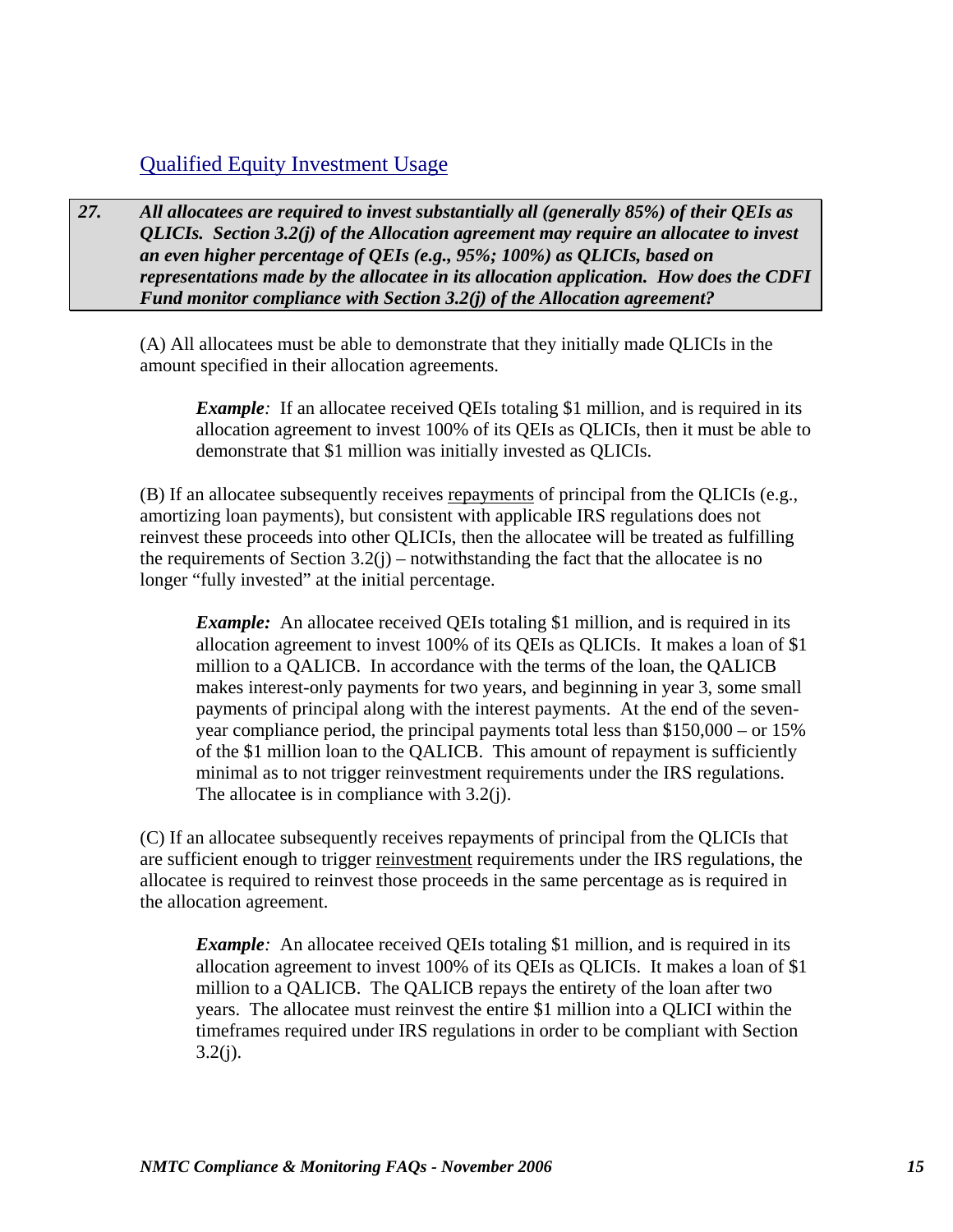Note: Consistent with IRS regulations regarding reinvestment, the CDFI Fund will not require allocatees to reinvest principal repayments that are received in year 7 of the compliance period.

### Restrictions on Use of Allocation

#### *28.* **Does Section 3.3(h) of my Allocation Agreement (prohibitions of real estate refinancing), allow for the "take-out" of both debt and equity?**

Yes. Section 3.3(h), which is applicable to all allocatees that received allocations in the 2005 NMTC allocation round and in later rounds, generally prohibits allocatees from using QEI proceeds to re-finance loans that were made to businesses whose principal activity is the rental to others of real property. As provided for in Section 3.3(h), this general prohibition does not apply in the case of financing that is used to "take-out" debt or equity that was used to finance certain prior construction or acquisition activities.

#### Material Events

#### *29. Do I need to contact the Fund if I fail the substantially all test or have a recapture event?*

The Fund would consider either occurrence as a Material Event under Section 6.9 of the Allocation agreement that must be reported to the Fund within 20 days of the occurrence. If either event occurs, please notify the CME unit at [cme@cdfi.treas.gov.](mailto:cme@cdfi.treas.gov)

# **D. REPORTING AND FINANCIAL STATEMENTS**

#### *30. Is a Tax Basis financial statement acceptable in lieu of generally accepted accounting principles (GAAP) prepared financial statement?*

Yes. The Fund will accept financial statements prepared on a tax basis. However, allocatees are required to utilize the same basis of accounting from year to year. In the event an allocatee who prepares cash basis financial statements one year and then is required to use GAAP the next, the Fund will require that the prior years' statements be adjusted to GAAP and the statements be audited. Thus, while the Fund may accept tax basis financial statements for the first reporting period, it may require subsequent financial statements to be GAAP.

#### *31. How will the Fund treat an audit that has an opinion other than "unqualified"?*

The Fund would view such an occurrence as a Material Event under Section 6.9(b) of the Allocation agreement and it must be reported to the Fund. If the Fund determines that the underlying reasons are significant, it may elect to find the allocatee in default under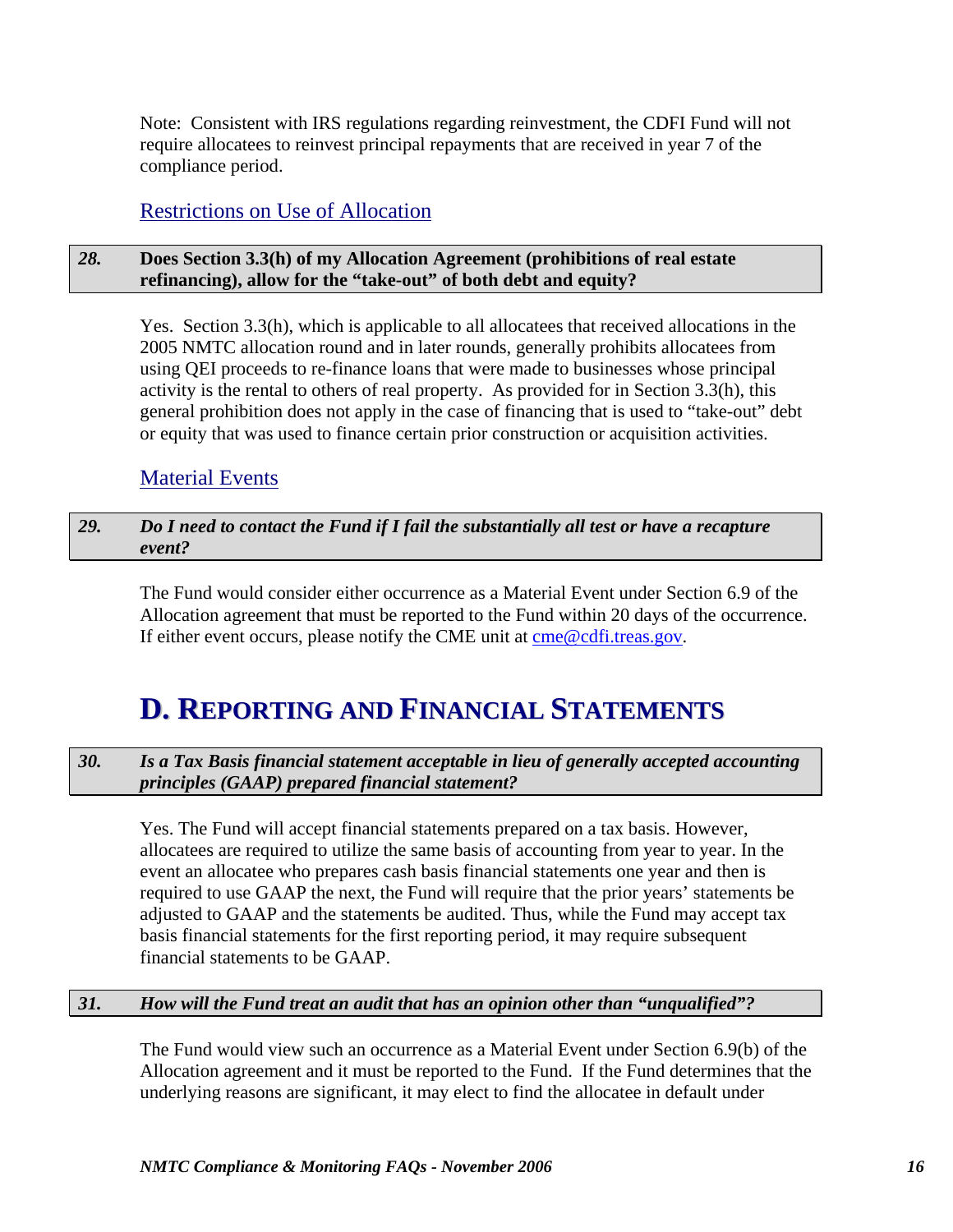Section 8.1 of the Allocation agreement and may impose one or more of the remedies outlined in Section 8.3.

#### *32. If an allocatee has no activities, does it still have to submit an audit?*

No. If an allocatee has no activity, then it is not required to submit an audit to the Fund. Activity is defined as any income, expenses, assets or liabilities allocated to the CDE for the purposes of the NMTC program or otherwise. In lieu of an audited financial statement, the Authorized Representative may submit a letter confirming that the allocatee has no activity.

#### *33. Will the Fund accept the audit of an allocatee's controlling entity, or parent company, if the allocatee is not separately audited?*

Yes. The Fund will accept the audit of a CDE's controlling entity or parent company if the CDE's activities are fully detailed in a schedule of assets, liabilities, income and expenses of the parent's financial statements. If the audit does not provide these details, the Fund will require the allocatee to submit an audit that includes such information.

#### *34. How will an allocatee fulfill its reporting requirements as outlined in Section 6.5 of the allocation agreement?*

Allocatees will submit their Institution and Transaction Level Reports through CIIS and their QEI notices through the Allocation Tracking System (ATS). Both are Internet based systems hosted by the Fund and accessible to the allocatee via its myCDFIFund account. ATS, which is accessible on a real-time basis, will permit allocatees to report on QEI data as required under Section 6.5(a). Allocatees will submit Institution and Transaction Level Reports through CIIS. Allocatees can fax or mail the audited financial statement or send it as an attachment to its CIIS submission.

#### *35. Which organizations are required to submit audited financial statements to the Fund?*

Only allocatees are required to submit audited financial statements to the Fund. Submission of an audited financial statement will be required beginning with the first fiscal year in which the allocatee executes its allocation agreement. For example, if an allocatee with a FYE date of 12/31/04 executed its allocation agreement on August 31, 2004, it would be required to submit an audited financial statement for the period ending 12/31/04. Audited financial statements will be required for each fiscal year thereafter, until the allocation agreement is terminated.

A sub-allocatee that has received a transfer of allocation (sub-allocatee) must have an audit performed for the fiscal year in which it issued a QEI and each year thereafter until the termination of the allocation agreement. It will not have to submit these audits to the Fund.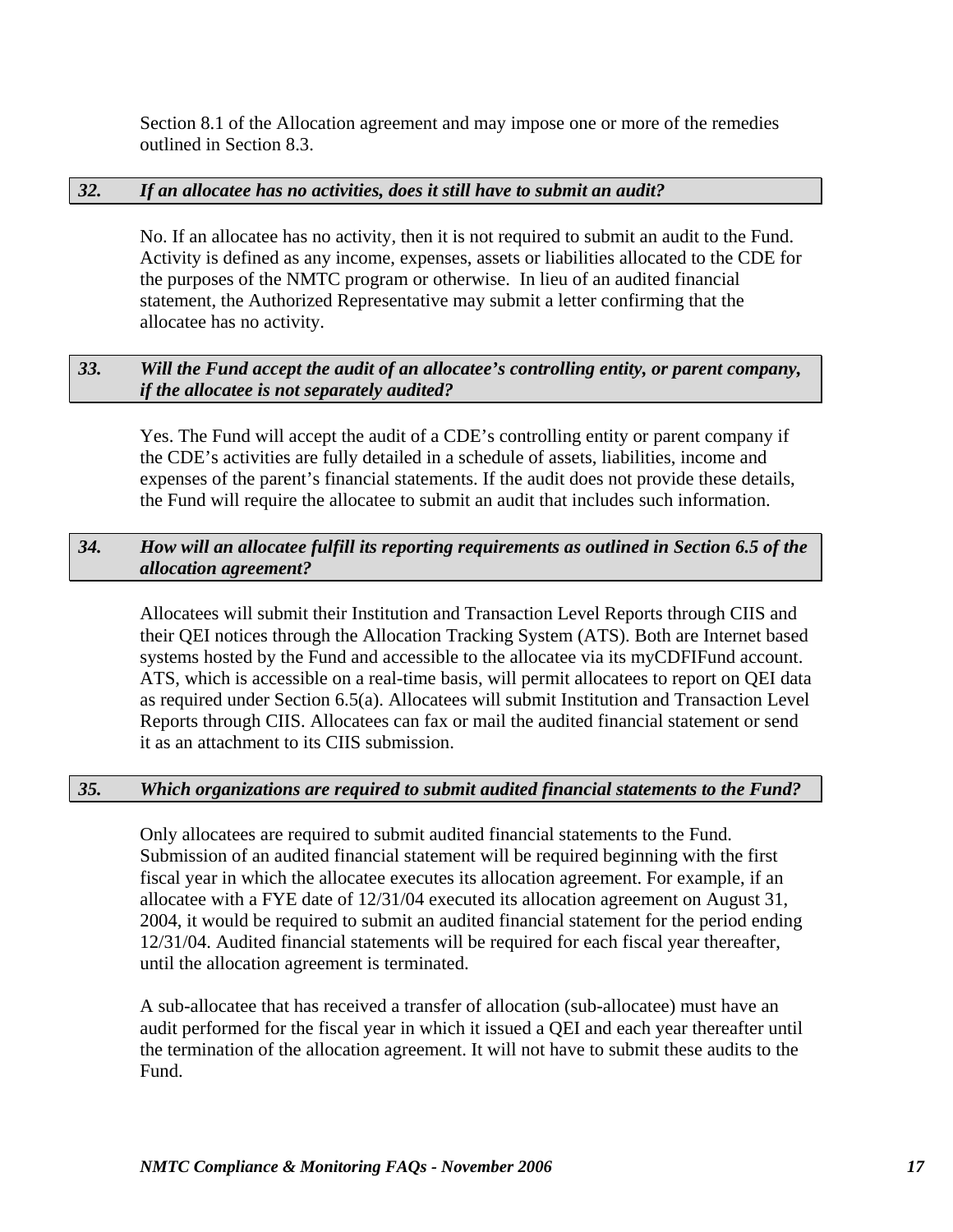In lieu of the Fund collecting the sub-allocatee's audited financial statement, the Fund will require the allocatee to annually certify in CIIS that the sub-allocatee has obtained an "unqualified" opinion on its most recently completed audited financial statement. Please note that the sub-allocatee will only be required to have an audit performed for the fiscal year in which it issued a QEI and each year thereafter until the termination of the allocation agreement.

#### *36. Are allocatees that have yet to issue a QEI required to submit Institution and Transaction Level Reports?*

No. Submission of the Institution Level Report will be required beginning with the fiscal year in which the allocatee or sub-allocatee(s) issues its first QEI. If the first QEI is made by a sub-allocatee then both the sub-allocatee and the allocatee will need to submit the Institution Level Report for the fiscal year in which the QEI was made. These reports will be required for each fiscal year thereafter, until the allocation agreement is terminated.

Submission of the Transaction Level Report will be required beginning with the fiscal year in which the allocatee or sub-allocatee(s) makes its first QLICI. If the first QLICI is made by a sub-allocatee then both the sub-allocatee and the allocatee will need to submit reports for the fiscal year in which the QLICI was made. This report will be required for each fiscal year thereafter, until the allocation agreement is terminated.

#### *37. What if the allocatee and the sub-allocatee have differing fiscal year end dates?*

All reporting due dates are driven by the allocatee's fiscal year end date. The examples provided below clarify the reporting requirements if the allocatee and the sub-allocatee have different fiscal year end dates:

Audit reporting requirements with differing fiscal year end dates:

Example 1: Sub-allocatee fiscal year end date 06/30/04 Allocatee fiscal year end date 12/31/04 Allocation Agreement Date 08/31/04 Sub-allocatee QEI issuance date 09/30/04

Under this example, the allocatee would be required to submit an audited financial statement to the Fund for the fiscal year ending 12/31/04. The sub-allocatee would be required to obtain an audit for the fiscal year ending 6/30/05 as it issued a QEI in that fiscal year though it would not have to submit the audit to the Fund. The allocatee would then be required to certify in its FY 2005 CIIS submission whether or not the suballocatee received an "unqualified" opinion on its most recently completed audited financial statement.

Example 2: Allocatee fiscal year end date 06/30/04 Sub-allocatee fiscal year end date 12/31/04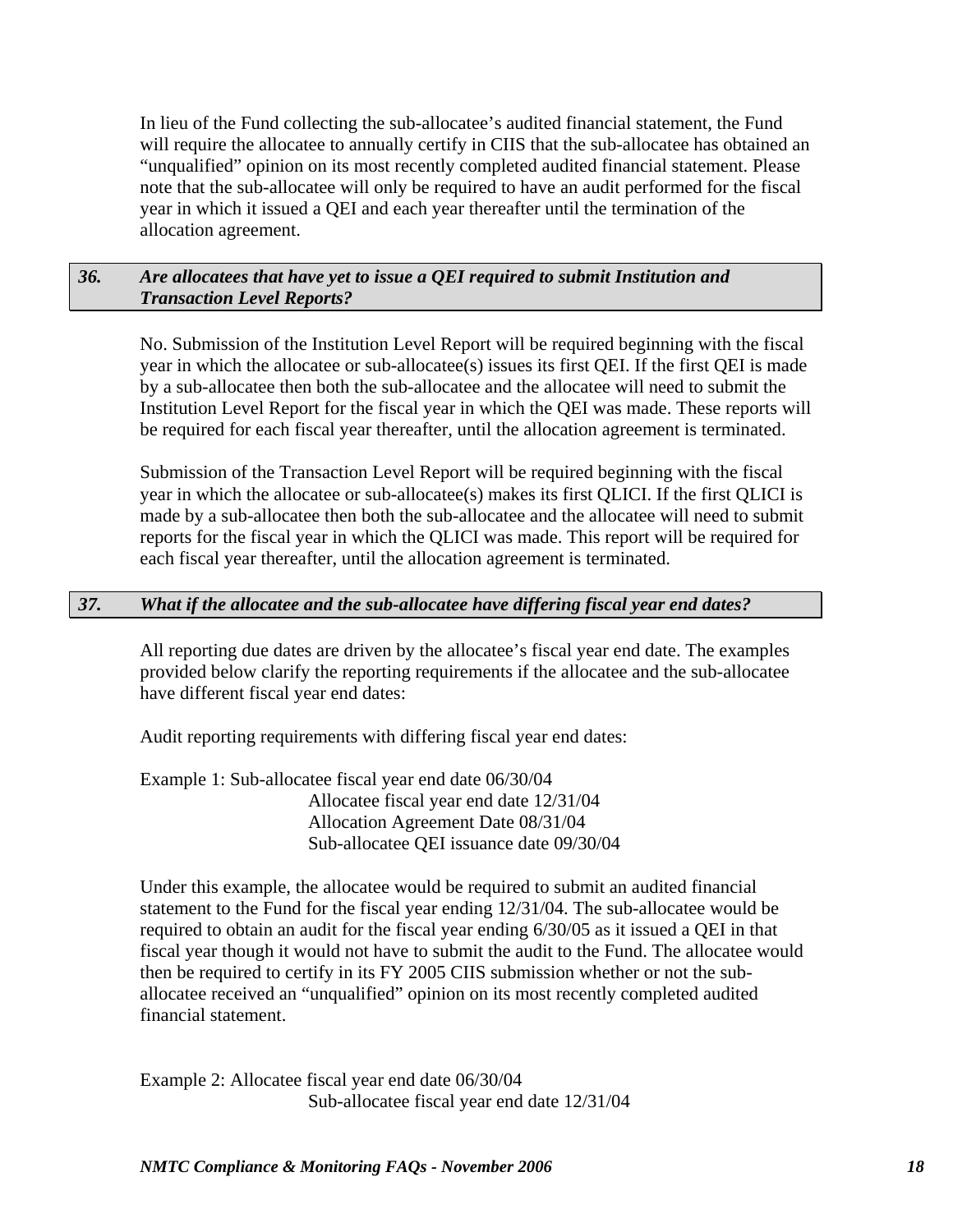Allocation Agreement Date 08/31/04 Sub-allocatee QEI issuance date 09/30/04

Under this example, the allocatee would be required to submit an audited financial statement to the Fund for the fiscal year ending 06/30/05. The sub-allocatee would be required to obtain an audit for the fiscal year ending 12/31/04 as it issued a QEI in that fiscal year though it would not have to submit the audit to the Fund. The allocatee would then be required to certify in its FY 2005 Institution Level Report whether or not the suballocatee received an "unqualified" opinion on its most recently completed audited financial statement.

Note: CIIS reports due dates are always determined by the fiscal year of the allocatee regardless if any or all of the allocation has been transferred to a subsidiary-allocatee.

#### *38. Will there be any penalties for late reporting?*

Failure to submit required reports by the required deadline may result in default of the allocation agreement. Potential remedies include termination or reallocation of any unused allocations. A default finding would also make the allocatee ineligible to apply for any future CDFI Program and NMTC funding rounds. Section 8.3 of the allocation agreement lists the remedies available to the Fund when an allocatee defaults under the terms of the agreement.

# **E. CIMS (MAPPING)**

*39. Can allocatees rely on data from the CDFI Fund's Information and Mapping System (CIMS) for the purposes of determining whether transactions are located in NMTC eligible low-income communities?* 

Both the Fund and the IRS will treat as eligible any otherwise qualifying QLICI that is made in a census tract identified under CIMS as being made in a NMTC eligible lowincome community – provided that the census tract in question was identified as eligible in CIMS at the time the QLICI was closed. Closed shall be defined as an investment for which the allocatee has distributed cash proceeds from a qualified equity investment to the qualified low-income business or CDE.

CIMS utilizes U.S. Bureau of the Census data, however, slight variations may arise. While other data sources or mapping systems may produce differing results than CIMS, the Fund and the IRS will guarantee as being eligible only those qualifying areas identified in CIMS. The Fund will not pre-approve any tracts as eligible that are not already identified as eligible in CIMS. CDEs that wish to make investments in such census tracts do so at their own risk and are advised to maintain relevant reports and maps, as necessary, to demonstrate to the Fund and/or to the IRS that a census tract was in fact eligible at the time of investment.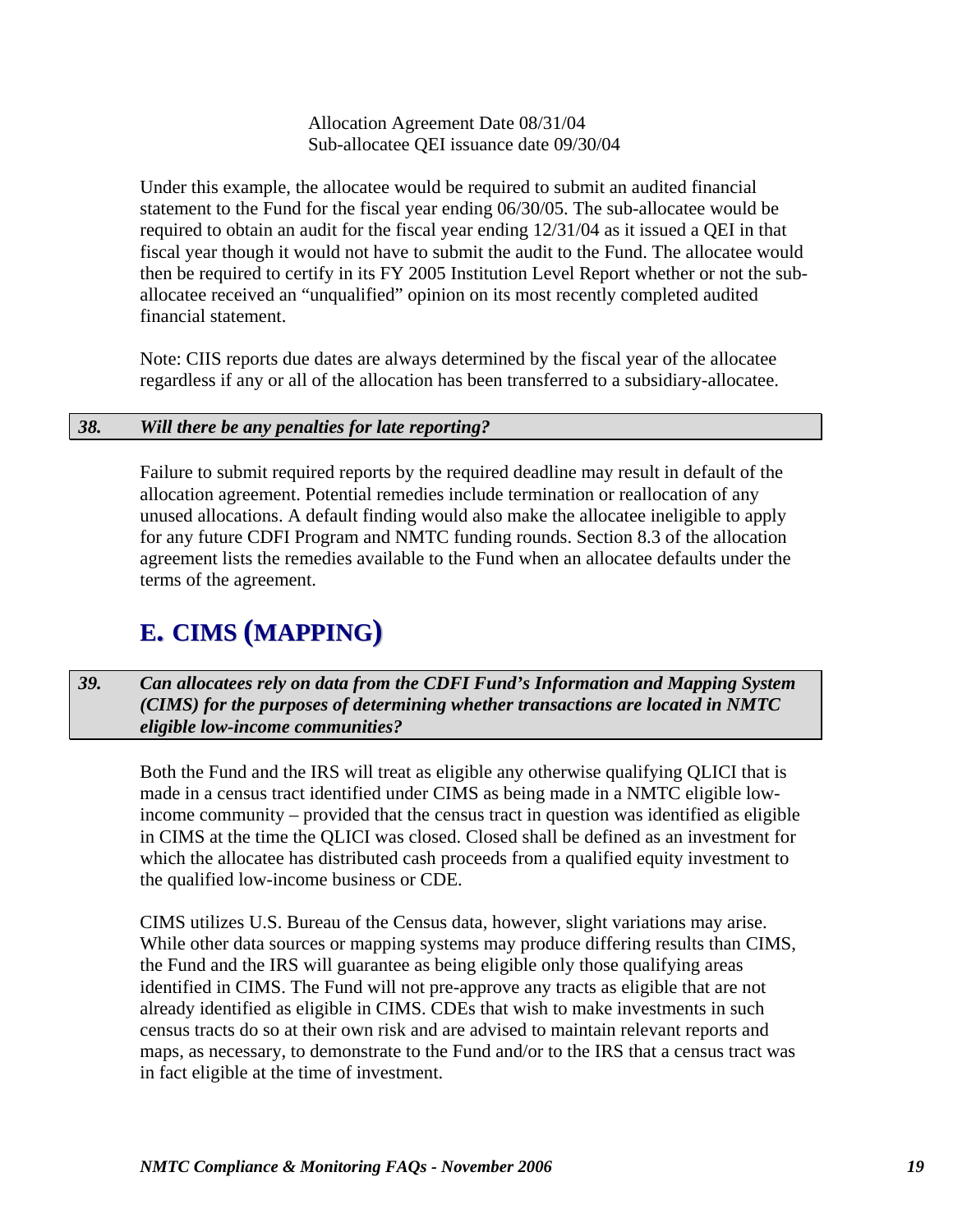CIMS data is subject to future changes. As stated above, allocatees can rely on current CIMS data to make investments. In the event that the data is updated or modified, allocatees should retain the CIMS geocoded data reports and maps demonstrating that the census tract met the NMTC low-income criteria at the time of investment.

#### *40. CIMS indicated that an address is not valid. How do I geocode an address that CIMS cannot validate?*

The Fund offers the following guidance for obtaining a FIPS code and/or maps for addresses that cannot be validated in CIMS:

- Log on to your myCDFIFund account.
- Click on the "Mapping" link.
- Open the "NMTC Low-Income Community" link.

If you know the FIPS code:

- Click on the "File" link
- Click "Import"
- Click "Enter Census Tract" and then enter the 11-digit FIPS code
- Depress the "Submit Tract Selection" button.

#### If you do not know the FIPS code:

- Click on "Tools"
- Click "Zoom To"
- Click either "County, MSA or State" and select the applicable county, MSA or state.
- Enable all "Labels' and "Layers" by checking all boxes under each link.
- Use the "Zoom In" or "Rectangular Zoom In" feature to locate targeted site.
- Once the targeted site is located, click the "i" button.
- Position pointer over designated census tract and left click.

- The FIPS Code will be displayed as the "Unit ID". The 11-digit FIPS Code number is comprised of a 2 digit state number, a 3 digit county number and the 6-digit census tract number.

- Click on the "Reports" link.
- Open the "Low-Income Community Worksheet"
- Print and retain this document for your files.

*41. As a result of operational upgrades made to CIMS in February of 2004, approximately 500 census tracts that had previously been identified as NMTC-eligible were deemed to be no longer eligible. Will the Fund be providing a transition period so that allocatees that made investments in those census tracts, or had intended to make investments in those census tracts, will be held harmless for these transactions?*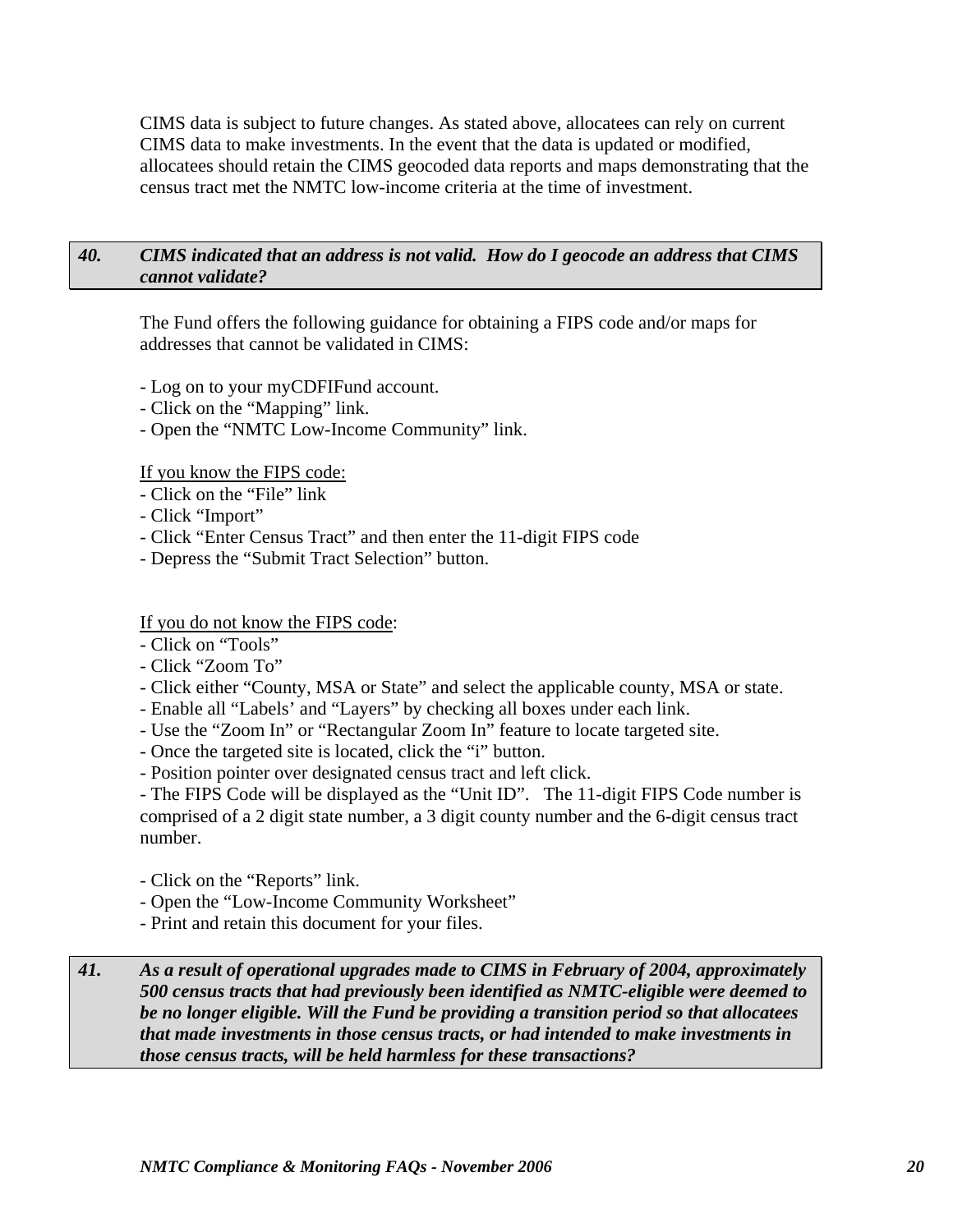Yes. First and second round NMTC allocatees shall be permitted to make QLICIs in these census tracts, provided that the investment: 1) otherwise qualifies as a QLICI; and 2) is made by the allocatee on or before July 31, 2005 or is a follow-on investment to a QLICI that was made by the allocatee on or before July 31, 2005. In the case of a followon investment, it is incumbent upon the allocatee to maintain records (e.g., subscription agreements, loan documents, disbursement schedules) to demonstrate that the follow-on investment is directly tied to the initial QLICI. A list of the approximately 500 census tracts that qualify for this special dispensation can be found on the Fund's website at www.cdfifund.gov.

## **F. CDE CERTIFICATION**

#### *42. Am I required to notify the Fund if a certified CDE has been dissolved?*

Yes. The Authorized Representative must contact the Grants Manager at [grantsmanagement@cdfi.treas.gov](mailto:grantsmanagmemnent@cdfi.treas.gov) and provide the Name, Control Number and EIN of the dissolved CDE. The Fund would consider the dissolution of a certified CDE as a material event to the extent that it finalized a QEI.

#### *43. How will an allocatee maintain their CDE Certification status?*

An allocatee will be required to certify on an annual basis that they continue to meet the Fund's CDE certification requirements. The certification will be completed electronically via CIIS at the time the allocatee submits its reports. If the allocatee has transferred any portion of its allocation to a subsidiary, the allocatee will be required to certify on behalf of the subsidiary as well.

Should the allocatee (or any of its sub-allocatees) no longer meet the CDE certification requirements at any time, it must inform the Fund of such material event as required under Section 6.9 of the allocation agreement. If the Fund determines that an allocatee can longer meet the CDE certification requirements, it will be found in default and an event of recapture declared.

#### *44. Does the CDE certification have an expiration date?*

In general, a CDE certification designation will not expire provided that the CDE continues to comply with the Fund's NMTC Program requirements. However, CDEs that obtained certification through self-certification as a CDFI or a SSBIC may need to take additional steps to maintain their CDE certification status. Unlike CDE certification, CDFI certification is valid for only a defined time period. Therefore, an allocatee must either submit an application for re-certification as a CDFI or submit an application for CDE certification. The application must be submitted at the latest, 90 calendar days before the expiration date of the CDE's current CDFI certification. If the Fund receives a re-cert application from the allocatee prior to the expiration date of its CDFI certification,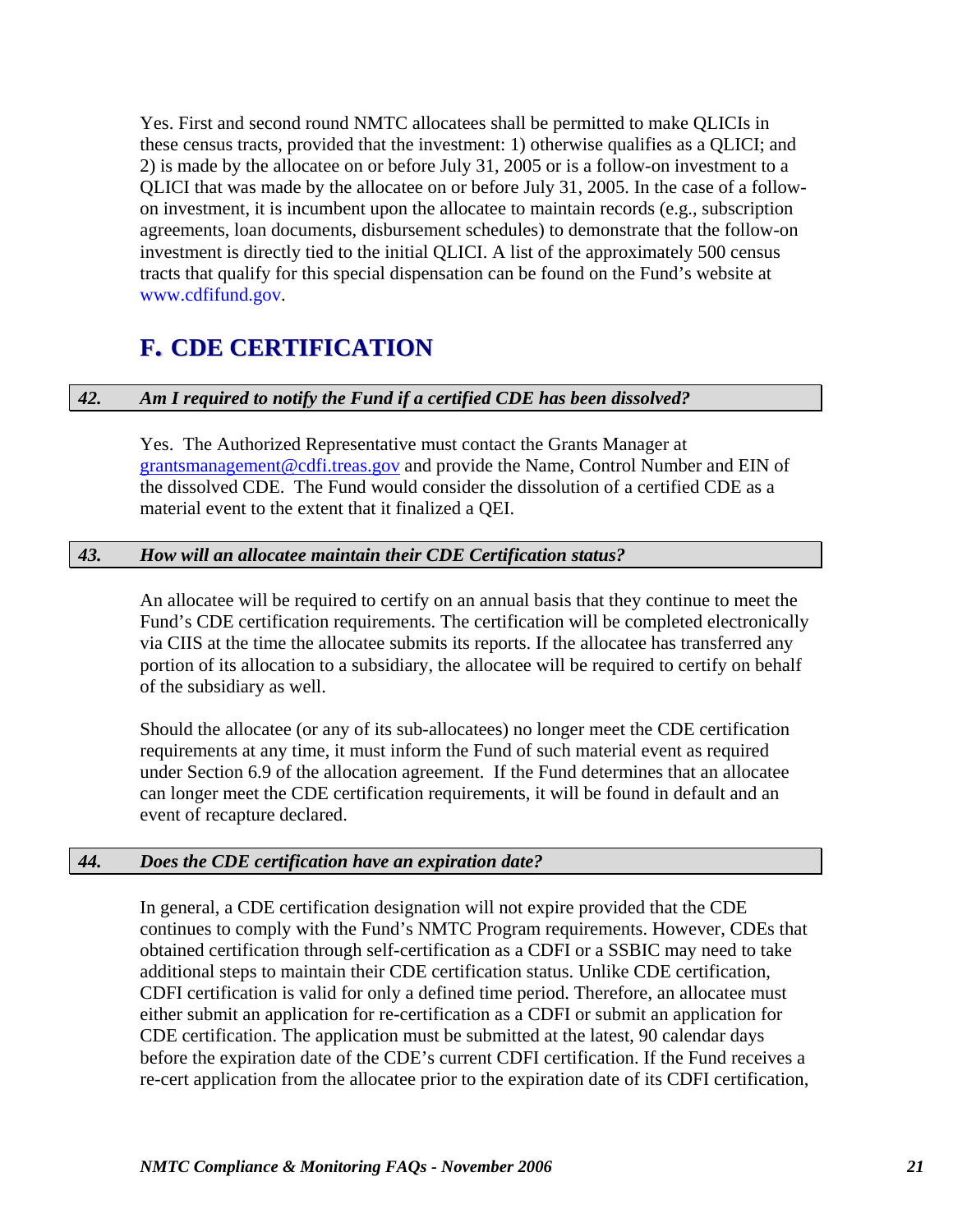the allocatee will maintain its status as a certified CDE until such time as the Fund completes the certification review.

The Fund will periodically check the SBA's list of approved SSBICs. Should the allocatee no longer be a SSBIC, the Fund will notify the allocatee and allow the allocatee a set time period in which to submit a CDE certification application. This does not preclude the allocatee from informing the Fund, as required by the allocation agreement, of any loss of SSBIC designation prior to the Fund's review and notification.

#### *45. If a CDE loses its status as a CDE, will it be offered an opportunity for a cure period?*

Yes. The CDFI Fund will give the CDE an opportunity – not to exceed 90 days - to cure its non-compliance with its CDE certification requirements prior to removing its CDE designation and, if applicable, reporting this event to the IRS.

# **G. AMENDMENTS – SECTION 9.11**

#### *46. Can an allocatee amend its allocation agreement?*

Yes. Allocatees may amend their allocation agreements by submitting written requests to the Fund's Grants Manager. The request, at a minimum must: a) identify the name and control number of the allocatee; b) identify the portion(s) of the allocation agreement that need to be modified; c) state the reasons why the allocatee is making the request; and d) explain the extent to which the proposed modifications are consistent with what the allocatee had proposed in its initial application to the Fund, and will help to further the goals of the New Markets Tax Credit Program. The request can be submitted by mail to the Fund's Grants Manager, Community Development Financial Institutions Fund, 601 13th Street, NW, Suite 200 South, Washington, DC 20005 or by email to grantsmanagement@cdfi.treas.gov with subject line: NMTC: Allocation Agreement Amendment Request. Justification for approving an amendment to an allocation agreement must be based upon a determination that the amendment is: a) consistent with the intent of the NMTC Program statute and regulations and furthers the goals of the NMTC Program; b) consistent with (or not a substantive departure from) the business strategy proposed in the initial application for an allocation; and c) sufficiently narrow in scope that it does not disadvantage other allocatees or other applicants from the same allocation round.

While an amendment request can be submitted at any time, it must be submitted no later than 90 calendar days before the allocatee's fiscal year end if a determination is desired prior to the end of the allocatee's fiscal year reporting period.

#### *47. How can allocatees add additional subsidiary CDEs to Section 3.2?*

Step 1: If the proposed subsidiary allocatees have not yet been certified as CDEs, the allocatee must first submit a CDE certification application on behalf of the non-certified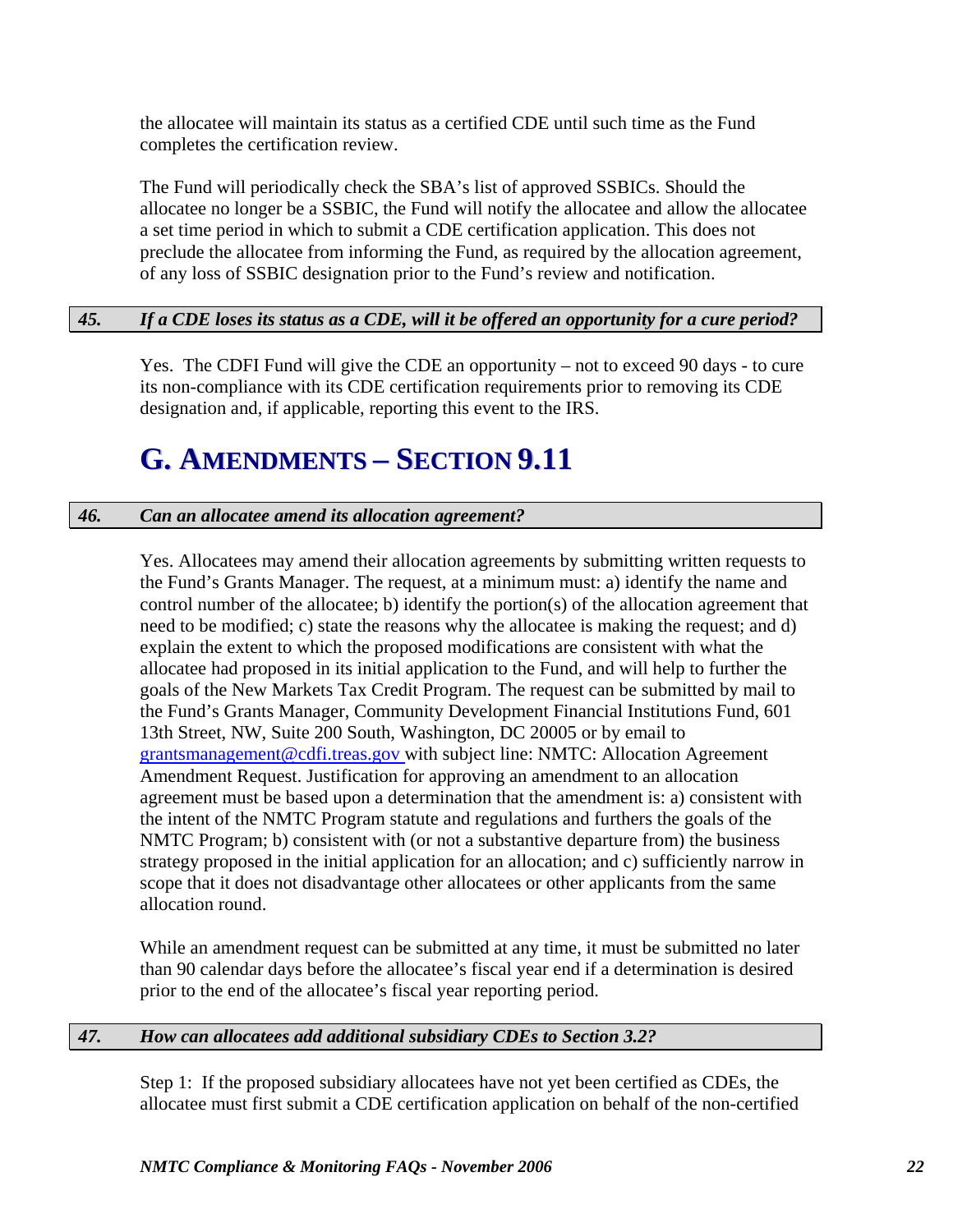subsidiary entities. **The allocatee must submit a "Type C" certification application, indicating that the non-certified entities are subsidiaries of the allocatee –** otherwise the Fund's databases will not link the subsidiaries to the allocatee, and the allocatee will NOT be able to add these subsidiaries to its allocation agreement. The CDE certification application must be submitted to the Bureau of Public Debt (BPD), in accordance with the submission instructions provided in the CDE certification application.

Step 2: The allocatee must submit a written request to the Fund's Grant Manager asking that the subsidiary entities be added to the allocation agreement. This request may be submitted as soon as the allocatee has received notification from BPD that the subsidiary entities have been assigned CDE certification control numbers. In the written request to the Grants Manager, include the name and award number of the allocatee and the names and CDE certification control numbers of the subsidiary CDEs to be added to the allocation agreement. The request can be submitted by mail to the Fund's Grants Manager, Community Development Financial Institutions Fund, 601 13th Street, NW, Suite 200 South, Washington, DC 20005 or by email to cdfihelp@cdfi.treas.gov or grantsmanagement@cdfi.treas.gov with subject line: NMTC: Allocation Agreement Amendment Request. Upon certification of these subsidiary CDEs, the Fund's Legal office will work with the allocatee to obtain the appropriate documents required to amend the allocation agreement. The allocatee MUST be listed as the Applicant CDE in the CDE Certification Application; do not list the additional subsidiary entities as the applicant CDE.

NOTE: the above process does not apply to allocatees certified and established as a single entity under the Delaware Series Model. All activities within ATS and all data submitted within the institution and transaction level reports should be reported as if conducted by the Master series.

# **H. CONTROL OF SUBSIDIARY ALLOCATEES (SUB-ALLOCATEES) – SECTION 2.6**

#### *48. Are New Markets Tax Credit Program (NMTC) allocation recipients (allocatees) permitted to transfer their tax credit authority to other entities?*

Yes. Allocatees may transfer all or a portion of their allocation authority to subsidiary entities (sub-allocatees), provided that each such subsidiary: a) has been certified as a qualified CDE by the CDFI Fund; b) is included as a party to an allocation agreement, either at the time of initial execution or through a subsequent amendment; and c) is "controlled" (as defined in the allocation agreement) by the allocatee at all times throughout the term of the allocation agreement.

*49. How does the CDFI Fund define "Control," for the purpose of demonstrating that an allocatee controls a subsidiary entity?*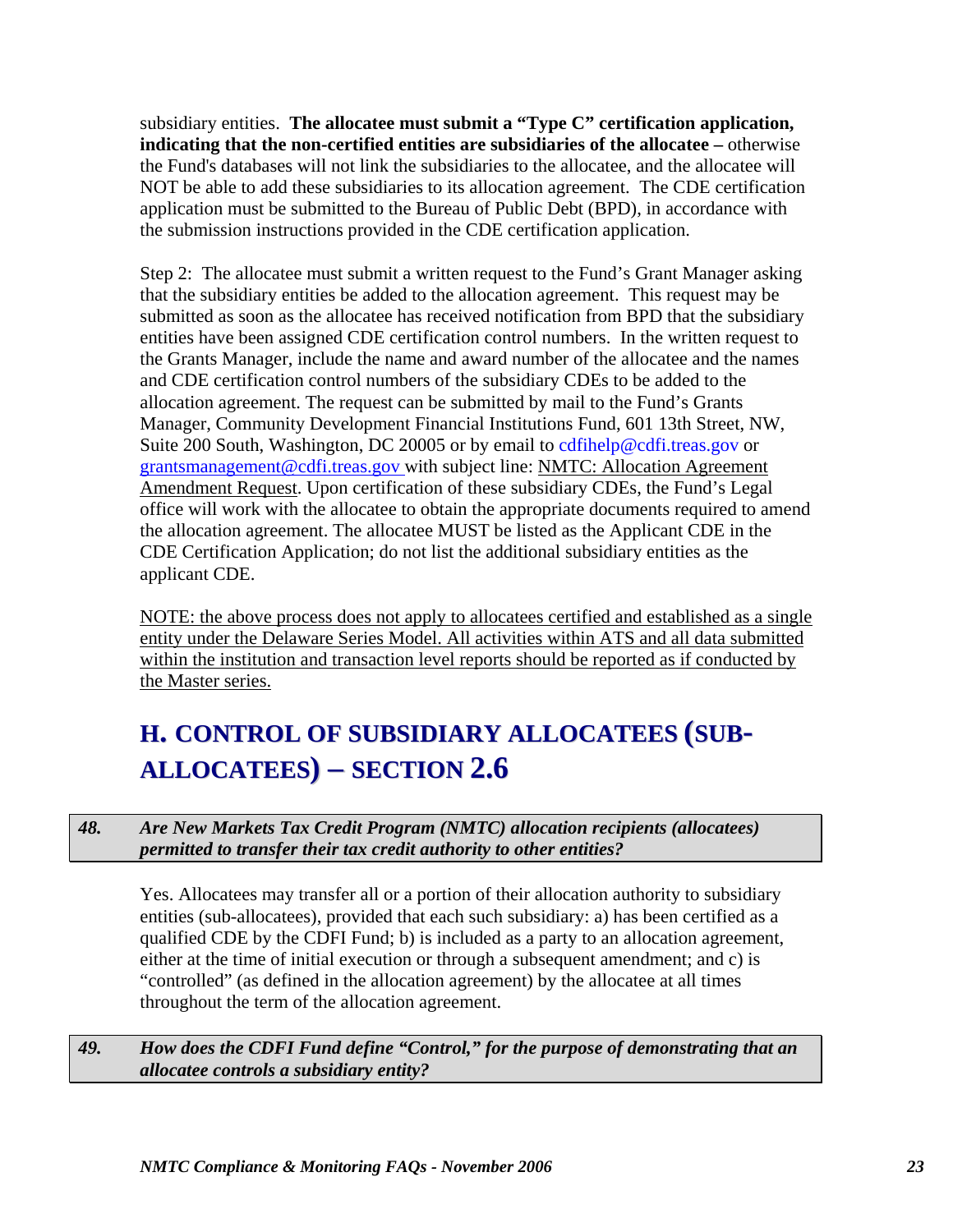The CDFI Fund defines "Control" as:

(a) Ownership, control or power to vote more than 50 percent of the outstanding shares of any class of Voting Securities of any entity, directly or indirectly or acting through one or more other persons;

(b) Control in any manner over the election of a majority of the directors, trustees, or general partners (or individuals exercising similar functions) of any other entity; or

(c) Power to exercise, directly or indirectly, a controlling influence over the management policies or investment decisions of another entity, as determined by the Fund.

An allocatee demonstrates Control of a subsidiary entity by meeting any one of these three criteria. An allocatee does not have to satisfy all three criteria in order to be deemed to Control a subsidiary entity.

Notwithstanding the above, beginning with the 2005 round allocatees, the CDFI Fund requires that in order for an allocatee to transfer its allocation authority to a subsidiary allocatee, the allocatee must demonstrate, at a minimum, that it exercises and will maintain a controlling influence over the investment decisions of the subsidiary allocatee.

#### *50. What does the CDFI Fund deem to be a "controlling influence over the management policies" of another entity?*

In order to demonstrate a controlling influence over the management policies of a suballocatee, the allocatee must be, at a minimum:

(a) Identified in all appropriate organizational documents as the managing entity of the sub-allocatee (e.g., the general partner, managing partner, managing member or similar managing entity of the sub-allocatee);

(b) At all times in principal control over the day-to-day operations of the sub-allocatee, and no other parties (including investors) may impose unreasonable limitations on the rights and privileges of the allocatee to carry out such general management functions or undermine the allocatee's control over the management of the sub-allocatee. The allocatee may enter into contracts with other entities to perform general management functions (e.g., underwriting transactions; compliance and monitoring), but the allocatee must retain the authority to remove the contracted parties with or without cause. Some indicia of management control include, but are not limited to, the authority to:

- (i) Make all material decisions affecting the business and affairs of the entity;
- (ii) Act for and bind the entity and to operate and administer the business;
- (iii) Make strategic, governance, and *contract decisions;*
- (iv) Establish all policies governing operations of the entity;
- (v) Acquire and dispose of interests in real or personal property;
- (vi) Establish and maintain bank accounts;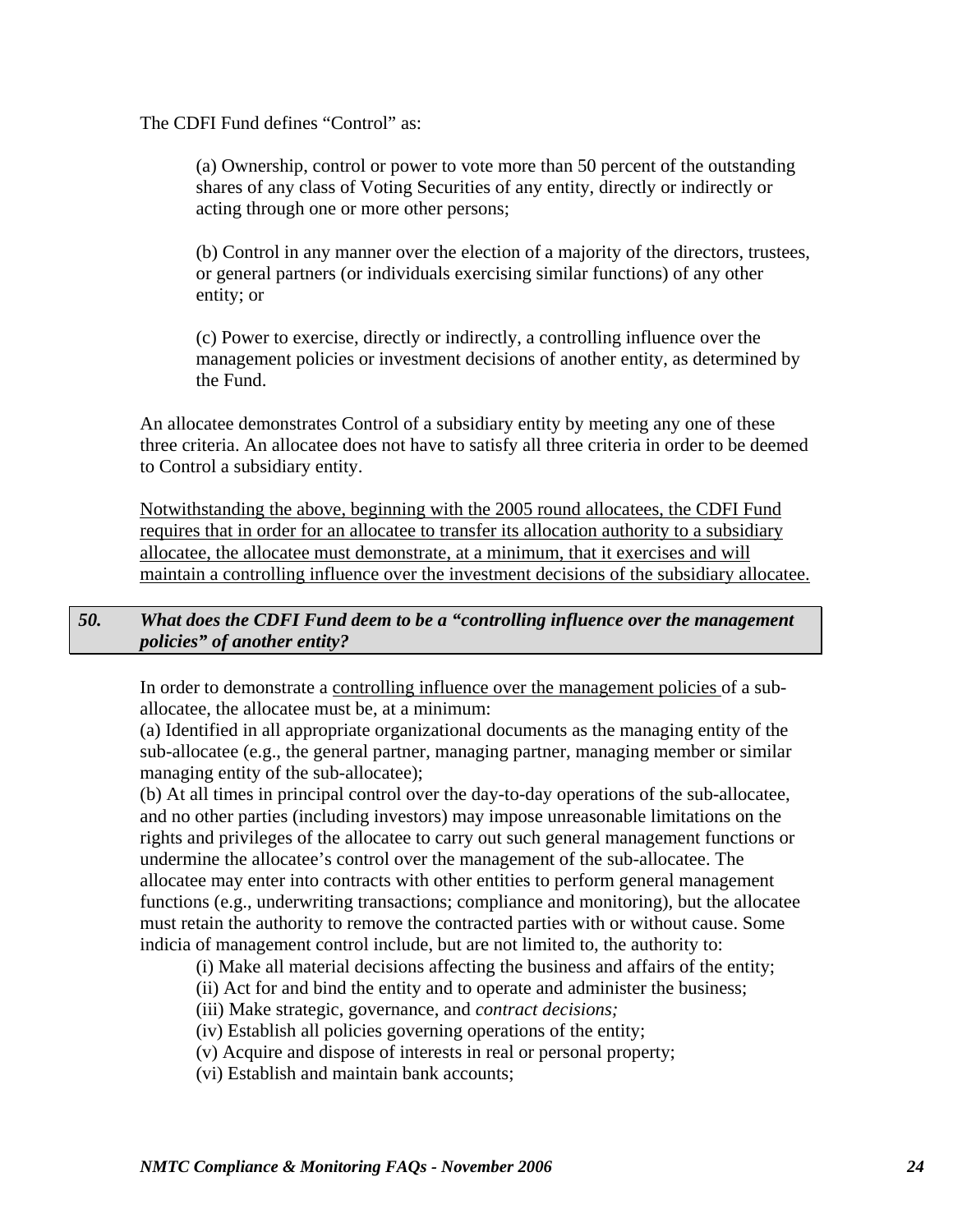(vii) Employ and terminate all officers, employees, consultants, and agents of the entity; and (viii) Exercise responsibility for business development, raising capital, underwriting, portfolio monitoring, reporting and compliance. The existence of any one of these indicia, by itself, will not necessarily meet the management control test. Instead, when making a control determination the CDFI Fund will evaluate the totality of all of the facts and circumstances in each particular matter, including the existence of the factors listed above. Please also note that certain factors which may amount to an unreasonable limitation on an allocatee's management control, include, but are not limited to:

(i) The prohibition of the sale, disposition or transfer of any assets of the entity; (ii) The prohibition of entering into contracts valued above an unreasonably low threshold (e.g., \$5,000); and

(iii) The hiring of agents or other entities controlled by investors in the allocatee or its subsidiary entities.

The existence of any one of these factors could result in a determination that the allocatee does not have management control over its subsidiary entity.

#### *51. How does the CDFI Fund view investor rights to remove the allocatee as the managing entity of the subsidiary allocatee?*

The CDFI Fund is aware that many operating agreements for subsidiary entities may afford investors with the right to remove a managing entity for malfeasance or negligence. However, if such removal rights include: (a) the right to remove the managing entity without cause or (b) the right to remove the managing entity for violation of any provision of the operating agreement or any misconduct or breach of contractual obligations which does not have a material adverse effect on the business of the entity, the CDFI Fund could determine that the allocatee does not have management control over its subsidiary entity. In addition, if the investor decides to exercise its removal rights and, as a result, the allocatee no longer has any control over its subsidiary entity, the CDFI Fund may determine that such occurrence is an event of default under the terms of the allocation agreement and the CDFI Fund has the discretion to impose any or all of the remedies contained in the allocation agreement*.* 

NOTE: Events of default are set forth in Section 8.1 of the allocation agreement. The remedies available to the CDFI Fund upon the occurrence of an event of default are set forth in Section 8.3 of the Allocation agreement. Events of recapture are set forth in 26 USC §45D(g) and Section 8.2 of the allocation agreement and include instances in which: (a) the allocatee ceases to be a certified CDE; (b) the proceeds of a qualified equity investment (QEI) cease to be used as required by 26 USC  $45D(b)(1)(B)$ ; and (c) a QEI is redeemed by the allocatee. The CDFI Fund also has the right to approve all successors of the allocatee's interests as a party to the allocation agreement (see Section 9.4 of the allocation agreement).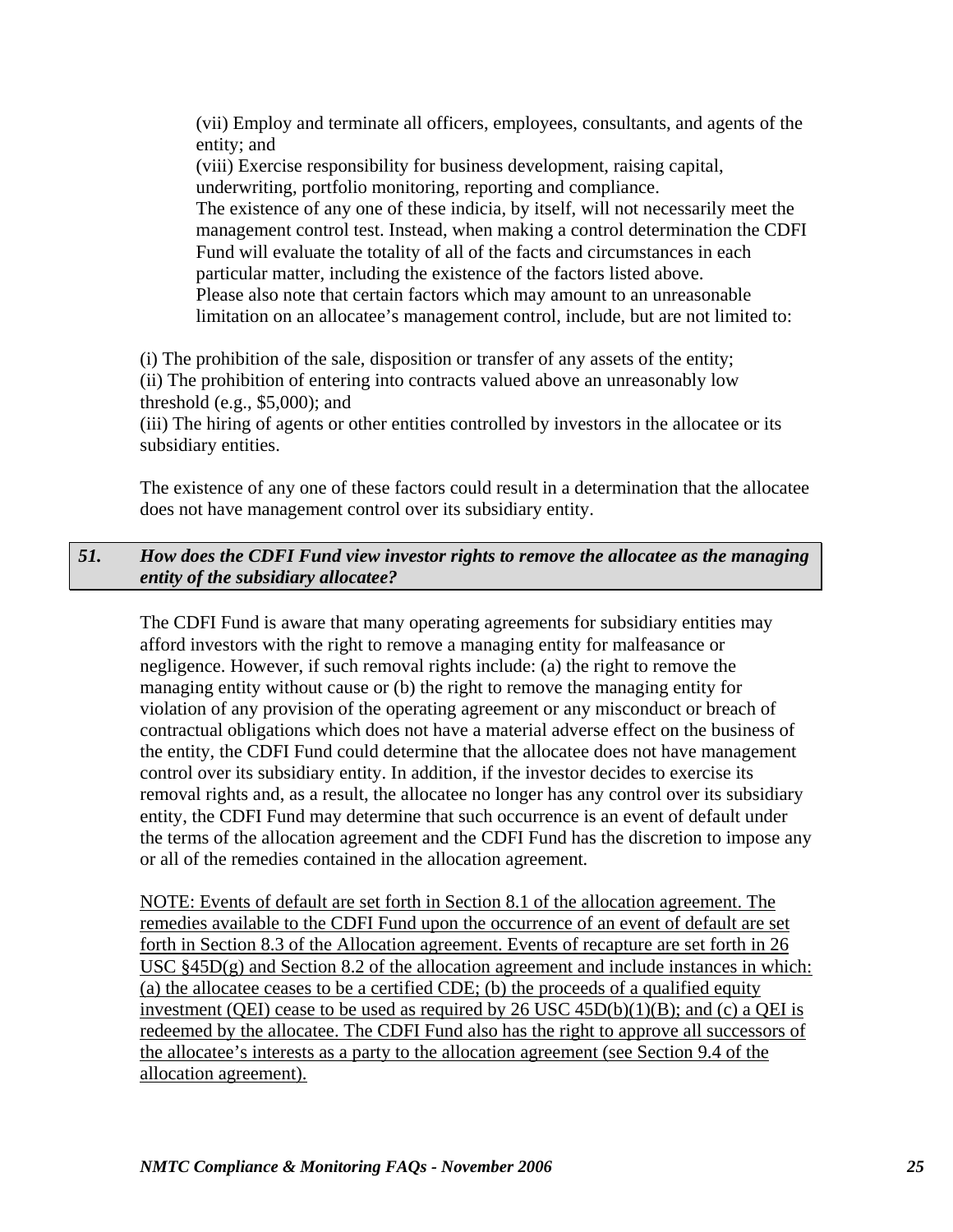#### *52. What does the CDFI Fund deem to be a "controlling influence over the investment decisions" of another entity?*

In order to demonstrate a controlling influence over the investment decisions of a suballocatee, the allocatee must, at a minimum, have the authority to propose potential NMTC investments and the authority to approve all proposed transactions involving the use of NMTC proceeds. In other words, at no time can a QLICI be made without the authorization of the allocatee. This rule applies to initial NMTC investments as well as re-investments of NMTC proceeds that occur during the seven-year investment period. The allocatee's approval authority may be either explicit (e.g., the operating agreement clearly states the approval rights) or implicit (e.g., the final investment decision authority rests with an investment committee, the majority of whose members are appointed by the allocatee and are not affiliated with the investor).

An allocatee may share its control of the investment decisions of a subsidiary entity with an investor (e.g., both parties have the right to veto a proposed investment transaction), provided that the investor does not exercise undue influence over the decision-making authority of the allocatee. The CDFI Fund would likely determine that undue influence exists in situations where, for example: (a) the allocatee is required to decide on an investment proposed by the investor within an unreasonable amount of time (i.e., less than 30 days); or (b) the investor can stop the payment of management fees or other contractual payments to the allocatee if the allocatee does not approve an investment proposed by the investor.

#### *53. Will the CDFI Fund review operating agreements submitted by allocatees to determine whether they "control" subsidiary allocatees?*

The CDFI Fund no longer requires allocatees, as a matter of course, to submit such documentation in advance of executing or amending allocation agreements. The CDFI Fund reserves the right, however, to request such documentation from allocatees at any time, and will likely do so as part of its compliance and monitoring procedures. Allocatees may also be required to submit certifications confirming their control of suballocatees as part of annual reporting requirements. Allocatees are therefore advised to follow the guidelines contained in this document to ensure that they maintain sufficient control over their sub-allocatees.

The CDFI Fund will also require that allocatees obtain legal opinions which confirm that they control their sub-allocatees both at the time of initial closing of the allocation agreement and at the time of any subsequent amendments.